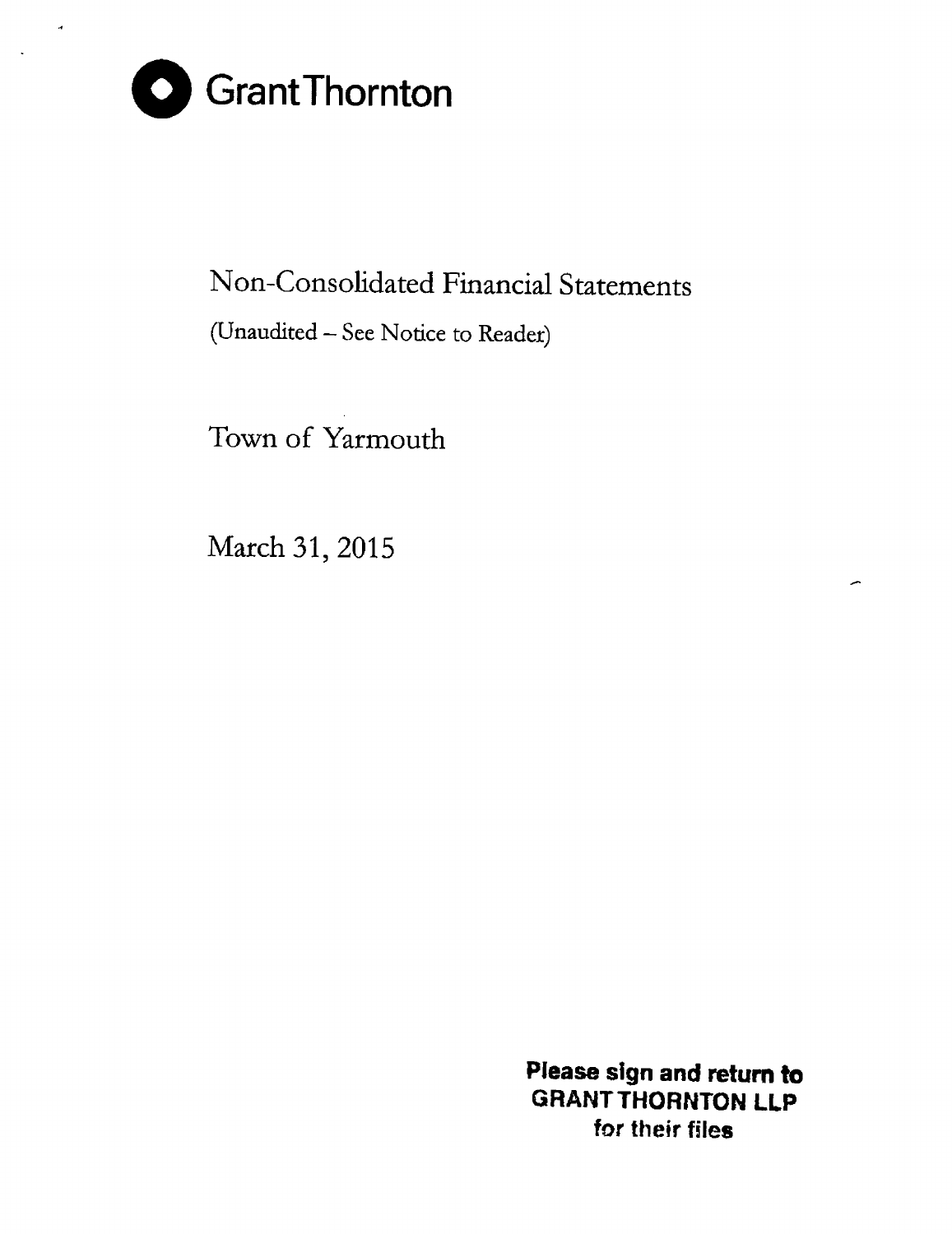Town of Yarmouth

 $\sim$   $\sim$ 

 $\sim$ 

# **Contents**

|                                                                   | Page         |
|-------------------------------------------------------------------|--------------|
| Notice to Reader                                                  | 1            |
| <b>General Section</b>                                            |              |
| Non-Consolidated Statement of Operations                          | $\mathbf{2}$ |
| Non-Consolidated Operating Fund Balance Sheet                     | $3 - 4$      |
| Non-Consolidated General Capital Fund Balance Sheet               |              |
| Non-Consolidated Statement of Investment in Capital Assets        | 5<br>6<br>7  |
| Non-Consolidated Tangible Capital Assets                          |              |
| Non-Consolidated School Capital Fund Balance Sheet                | 8            |
| Non-Consolidated Schedules to Statement of Operations             | $9 - 14$     |
| <b>Water Utility</b>                                              |              |
| Non-Consolidated Statement of Operations                          | 15           |
| Non-Consolidated Operating Fund Balance Sheet                     | 16           |
| Non-Consolidated Capital Fund Balance Sheet                       | 17           |
| Non-Consolidated Tangible Capital Assets                          | 18           |
| Non-Consolidated Statement of Investment in Capital Assets        | 18           |
| Non-Consolidated Schedules to Statement of Operations             | $19 - 20$    |
| Trust and Special Funds                                           |              |
| Non-Consolidated Trust Fund Balance Sheet                         | 21           |
| Non-Consolidated Statement of Trust Fund Reserves                 | 21           |
| Non-Consolidated Capital Reserve Fund Balance Sheet               | 22           |
| Non-Consolidated Statement of Capital Reserve Fund                | 22           |
| Non-Consolidated Operating Reserve Fund Balance Sheet             | 23           |
| Non-Consolidated Statement of Operating Reserve Fund              | 23           |
| Notes to the Non-Consolidated Financial Statements                | $24 - 25$    |
| Other                                                             |              |
| Non-Consolidated Schedule of Debenture Debt Charges and Term Debt | 26           |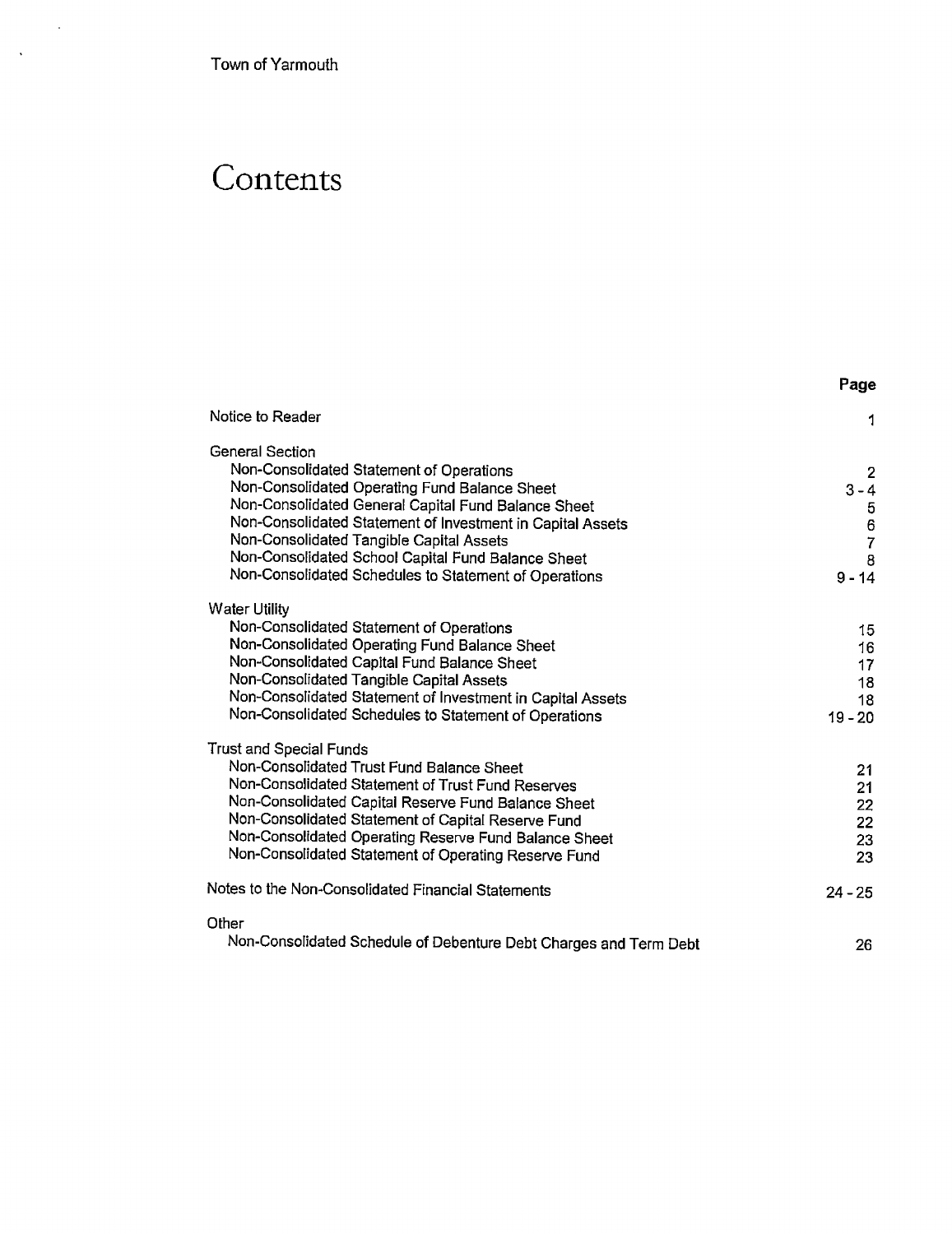

## **Notice to Reader Grant Thornton LLP**

**328 Main Street PO Box 297 Yarmouth, NS 85A482** T (902) 742-7842 F (902) 742-0224 **www.GrantThomton.ca**

On the basis of information provided by management, we have compiled the non-consolidated Operating Fund and Capital Fund balance sheets of the General Fund, the Water Utility, Trust Funds and Reserve Funds of the Town of Yarmouth as at March 31, 2015 and the nonconsolidated statement of operations and capital financing for the year then ended.

**We have not performed an audit or a review engagement in respect of these financial statements and, accordingly, we express no assurance thereon.**

**Readers are cautioned that these statements may not be appropriate for their purposes.**

Yarmouth, Canada

Grant Thouston 11P

October 8, 2015 Chartered Accountants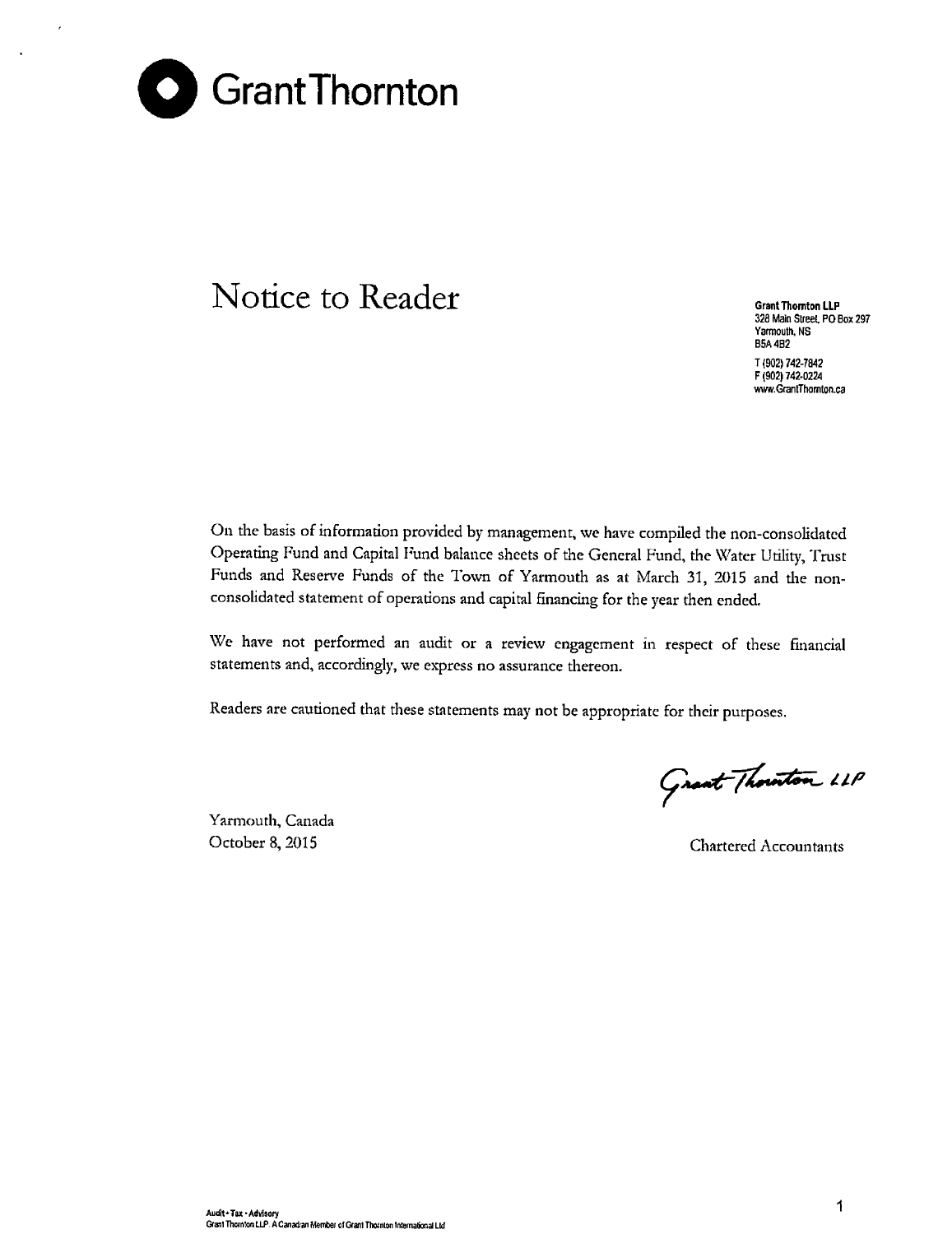(Unaudited – See Notice to Reader)

| Year Ended March 31                                            |               | 2015              |              |  |
|----------------------------------------------------------------|---------------|-------------------|--------------|--|
|                                                                | <b>Budget</b> | <b>Actual</b>     | Actual       |  |
| Revenues                                                       |               |                   |              |  |
| Taxes                                                          | \$12,273,373  | \$12,184,886      | \$12,237,056 |  |
| Grants in lieu of taxes                                        | 1,193,376     | 1,110,230         | 1,213,452    |  |
| Services provided to other governments                         | 696,099       | 781,799           | 758,574      |  |
| Sales of services                                              | 66,250        | 73,977            | 70,279       |  |
| Other revenue from own sources<br>Unconditional transfers from | 1,369,203     | 2,136,178         | 1,620,987    |  |
| other governments<br>Conditional transfers from federal/       | 728,184       | 728,184           | 655,821      |  |
| provincial governments                                         |               | 95,058            | 27,987       |  |
| Other transfers                                                | 509,664       | 626,610           | 270,907      |  |
|                                                                | 16,836,149    | <u>17,736,922</u> | 16,855,063   |  |
| <b>Expenses</b>                                                |               |                   |              |  |
| General government services                                    | 1,621,818     | 1.633,449         | 1,522,162    |  |
| Protective services                                            | 4,531,209     | 4,667,206         | 4,512,981    |  |
| <b>Transportation services</b>                                 | 2,065,969     | 2,252,494         | 2,065,217    |  |
| Environmental health services                                  | 2,276,156     | 2,384,907         | 2,245,421    |  |
| Environmental development services                             | 1,549,934     | 1,832,578         | 1,615,036    |  |
| Recreation and cultural services                               | 871,216       | 907,684           | 872,277      |  |
| <b>Fiscal services</b>                                         | 3,893,618     | 4,045,642         | 4,151,554    |  |
|                                                                | 16,809,920    | 17,723,960        | 16,984,648   |  |
| Annual surplus (deficit) before the undernoted                 | 26,229        | 12,962            | (129, 585)   |  |
| Other pension (expense) recovery                               |               | (308, 400)        | 748,400      |  |
| Annual surplus (deficit)                                       | \$<br>26,229  | \$<br>(295, 438)  | S<br>618,815 |  |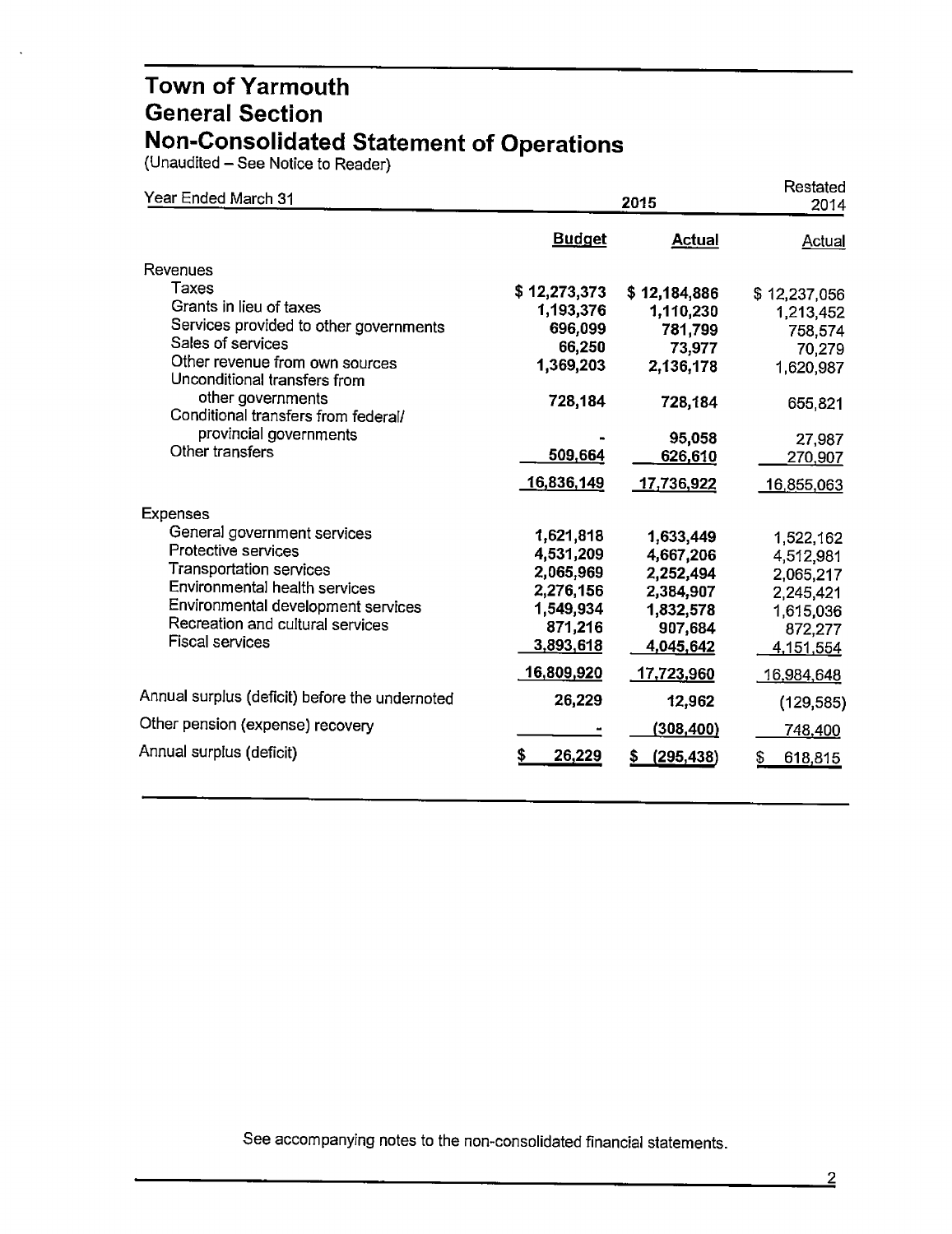#### **Town of Yarmouth General Section Non-Consolidated Operating Fund Balance Sheet**

(Unaudited - See Notice to Reader)

| March 31                                                                      | 2015        | Restated<br>2014  |
|-------------------------------------------------------------------------------|-------------|-------------------|
| <b>Assets</b>                                                                 |             |                   |
| Cash and cash equivalents                                                     | \$3,690,395 | \$5,213,666       |
| <b>Receivables</b>                                                            |             |                   |
| Taxes receivable (Note 1)                                                     | 934,526     | 1,068,731         |
| Sewer rates receivable (Note 2)                                               | 204,314     | 176,875           |
| Other local governments                                                       | 109,433     | 167,627           |
| Due from controlled and non-controlled agencies (Note 3)<br>Other receivables | 168,779     | 138               |
| Trade accounts                                                                | 629,779     | 338,406           |
| <b>HST</b>                                                                    | 356,752     | 220,914           |
|                                                                               | 2,403,583   | <u>1,972,6</u> 91 |
| Other assets                                                                  |             |                   |
| Pension benefit asset                                                         | 35,500      | 343,900           |
| Prepaid expenses                                                              | 57,359      | 69,373            |
|                                                                               | 92,859      | 413,273           |
|                                                                               |             |                   |
|                                                                               | 6,186,837   | \$7,599,630       |

On Behalf of the Town Council

 $m_{\infty}$  .  $\approx$  /2  $\sqrt{1150}$   $\sqrt{149}$  Mayor ... *~ - ·;v*

 $\overline{\mathcal{I}}$ 

 $\cdot$ 

Administrator

See accompanying notes to the non-consofidated financial statements.  $\,$ 

L/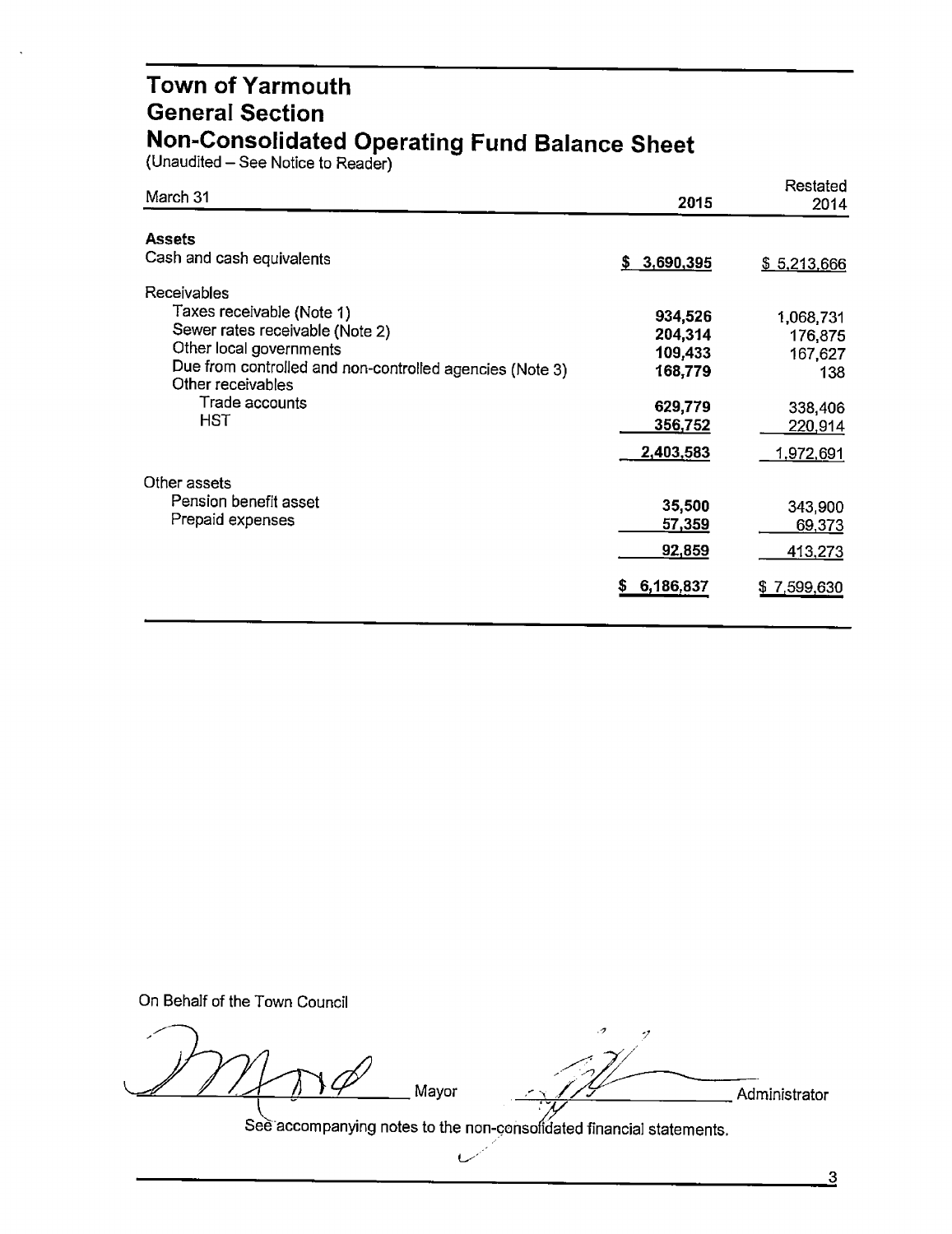#### **Town of Yarmouth General Section Non-Consolidated Operating Fund Balance Sheet**

(Unaudited – See Notice to Reader)

| March 31                                                                      | 2015                 | Restated<br>2014     |
|-------------------------------------------------------------------------------|----------------------|----------------------|
| Liabilities                                                                   |                      |                      |
| Federal Government and its agencies<br>Provincial Government and its agencies | \$<br>362,260        | £<br>419,594         |
| Due to own funds (Note 4)                                                     | 221,000<br>3,186,603 | 230,000              |
| Trade accounts                                                                | 1,116,266            | 4,402,505<br>996,112 |
|                                                                               |                      |                      |
|                                                                               | 4,886,129            | 6,048,211            |
| Other liabilities                                                             |                      |                      |
| Prepayment of taxes                                                           | 74,198               | 57,492               |
| Deferred revenue                                                              | 131,107              | 130,409              |
| Neighborhood Improvement Program                                              | 505                  | 505                  |
| Post-employment benefit obligations                                           | 658,776              | 631,453              |
|                                                                               | 864,586              | 819,859              |
| <b>Surplus</b>                                                                |                      |                      |
| Accumulated surplus (Note 5)                                                  | 436,122              | 731,560              |
|                                                                               | 6,186,837<br>S       | 7,599,630<br>S       |
|                                                                               |                      |                      |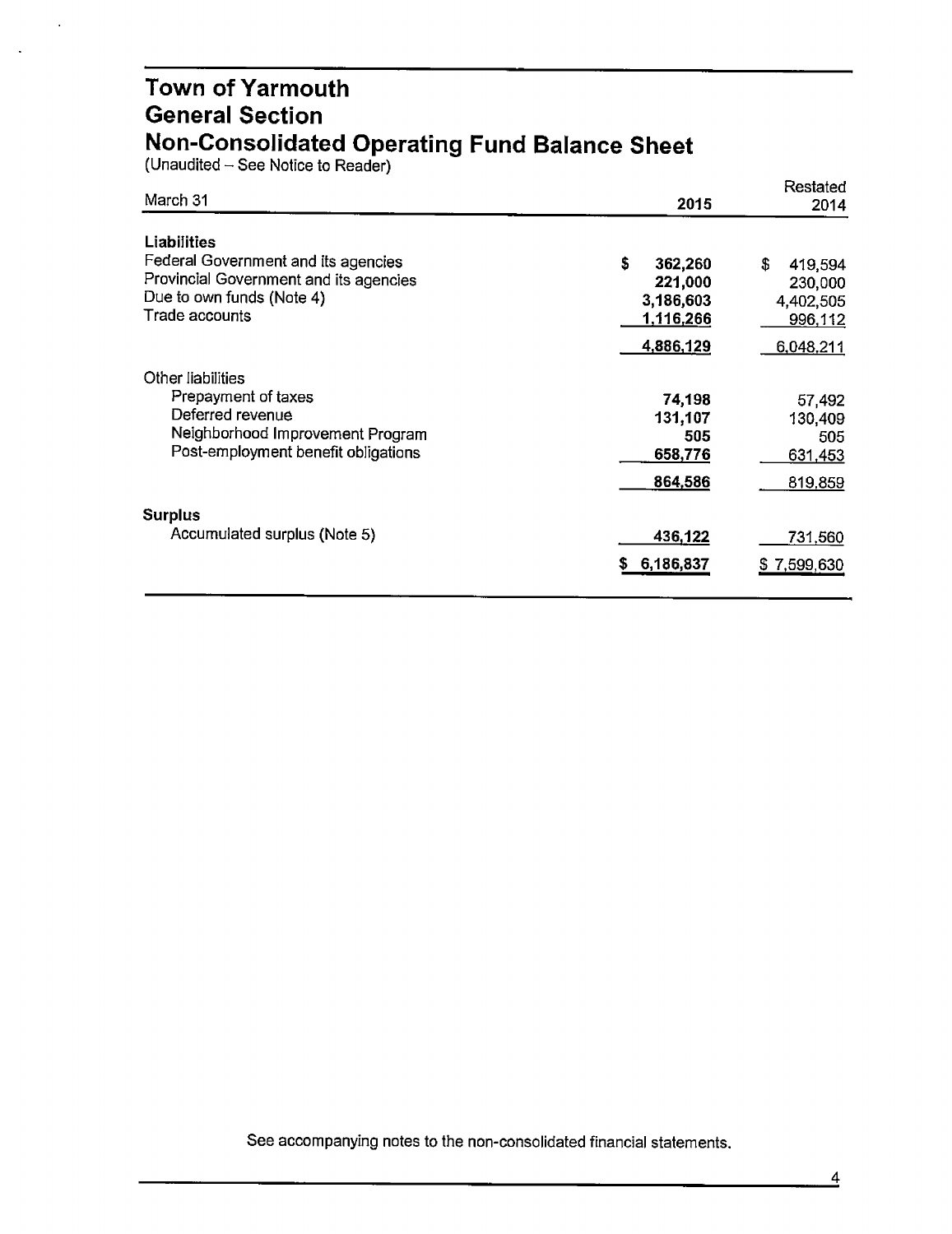#### **Town of Yarmouth General Section Non-Consolidated General Capital Fund Balance Sheet**

(Unaudited – See Notice to Reader)

| March 31                                                                                                            | 2015                           | Restated<br>2014            |
|---------------------------------------------------------------------------------------------------------------------|--------------------------------|-----------------------------|
| <b>Assets</b>                                                                                                       |                                |                             |
| Cash and cash equivalents<br>Receivable from Operating Fund                                                         | S<br>1,632,748<br>673,546      | S<br>1,612,894<br>2,206,337 |
|                                                                                                                     | 2,306,294                      | 3,819,231                   |
| Properties acquired at tax sale<br>Tangible capital assets held for sale<br>Tangible capital assets (Page 7)        | 75,984<br>48,000<br>42,347,365 | 75,984<br>40,280,634        |
|                                                                                                                     | 42,471,349                     | 40,356,618                  |
|                                                                                                                     | \$44,777,643                   | \$44,175,849                |
| Liabilities<br>Accounts payable                                                                                     |                                |                             |
| Yarmouth Waterfront Development Corporation<br>Accrued interest on Brooklyn Street debenture                        | S<br>247,197<br>16,420         | \$<br>131,461<br>18,382     |
|                                                                                                                     | 263,617                        | 149,843                     |
| Deferred revenue<br>Minister of Transport - ferry terminal                                                          |                                | 1,406,622                   |
| Long-term debt (Note 6 and Page 26)<br>Debentures issued to the Nova Scotia Municipal<br><b>Finance Corporation</b> | 2,966,667                      | 3,366,667                   |
| Equity                                                                                                              |                                |                             |
| Investment in capital assets (Page 6)                                                                               | 41,547,359<br>44,777,643       | 39,252,717<br>44,175,849    |

On Behalf of the Town Council

-------------Mayor \_\_\_\_\_\_\_\_\_\_ Administrator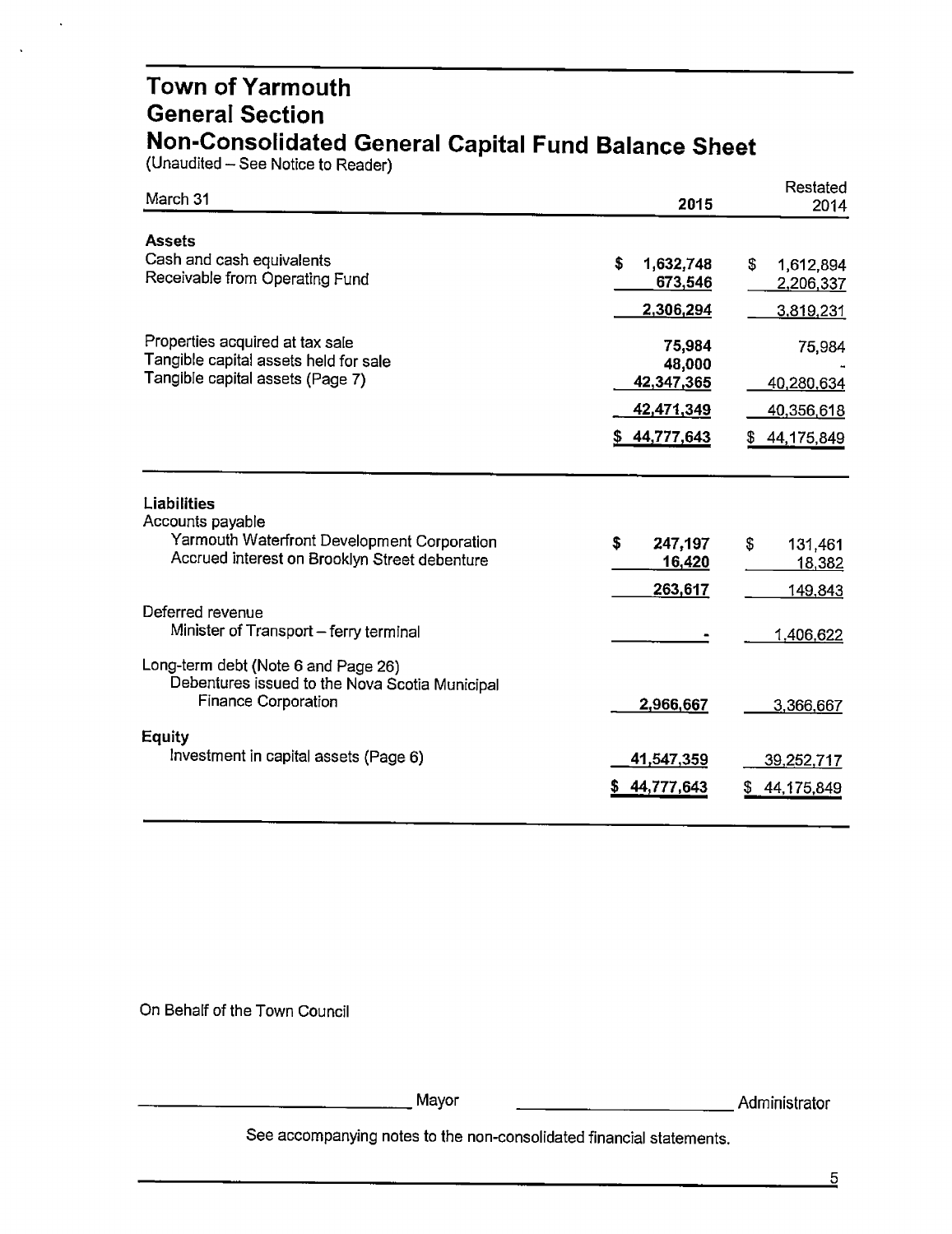#### **Town of Yarmouth General Section Non-Consolidated Statement of Investment in Capital Assets**

(Unaudited – See Notice to Reader)

| Year Ended March 31                                                                                                                                                                                                                                                                                                                                                                                                                                                                                                                                                                                                                                                                                                 | 2015                                                                                                                                    | Restated<br>2014                                                                                                                                                                                          |
|---------------------------------------------------------------------------------------------------------------------------------------------------------------------------------------------------------------------------------------------------------------------------------------------------------------------------------------------------------------------------------------------------------------------------------------------------------------------------------------------------------------------------------------------------------------------------------------------------------------------------------------------------------------------------------------------------------------------|-----------------------------------------------------------------------------------------------------------------------------------------|-----------------------------------------------------------------------------------------------------------------------------------------------------------------------------------------------------------|
| Balance, beginning of year before restatement<br>Restatement (Note 7)                                                                                                                                                                                                                                                                                                                                                                                                                                                                                                                                                                                                                                               | \$39,252,717                                                                                                                            | 29,058,843<br>S.<br>7,173,547                                                                                                                                                                             |
| Balance, beginning of year                                                                                                                                                                                                                                                                                                                                                                                                                                                                                                                                                                                                                                                                                          | 39,252,717                                                                                                                              | <u>36,232,390</u>                                                                                                                                                                                         |
| Term debt retired<br>Interest earned<br>Province of Nova Scotia - Nova Scotia Moves<br>Contribution of ferry terminal property from Federal Government<br>Federal government - ferry terminal funding<br>Deferral of ferry terminal funding spent (not spent)<br>Transfer of Parade Street High School property<br>Transfer of Milton School property<br>ACOA grant - Skate Park<br>ACOA grant - Waterfront assets<br>Yarmouth Waterfront Development Corporation project revenue<br>Canada - Nova Scotia Gas Tax Agreement<br>Write off of Volunteer Fire Department receivable<br>Amortization<br>Transfer from Operating Fund for amortization<br>Transfer of Brooklyn Street debenture<br>Principal<br>Interest | 400,000<br>19,855<br>35,190<br>1,406,622<br>48,000<br>569,134<br>(1,982,616)<br>1,982,616<br>(133, 333)<br><u>(50,826)</u><br>2,294,642 | 400,000<br>18,448<br>126,000<br>661,900<br>2,500,000<br>(1,406,622)<br>122,402<br>21,574<br>112,179<br>88,884<br>611,596<br>(45, 937)<br>(1,812,532)<br>1,812,532<br>(133, 333)<br>(56, 764)<br>3,020,327 |
| Balance, end of year                                                                                                                                                                                                                                                                                                                                                                                                                                                                                                                                                                                                                                                                                                | \$41,547,359                                                                                                                            | 39,252,717<br>S.                                                                                                                                                                                          |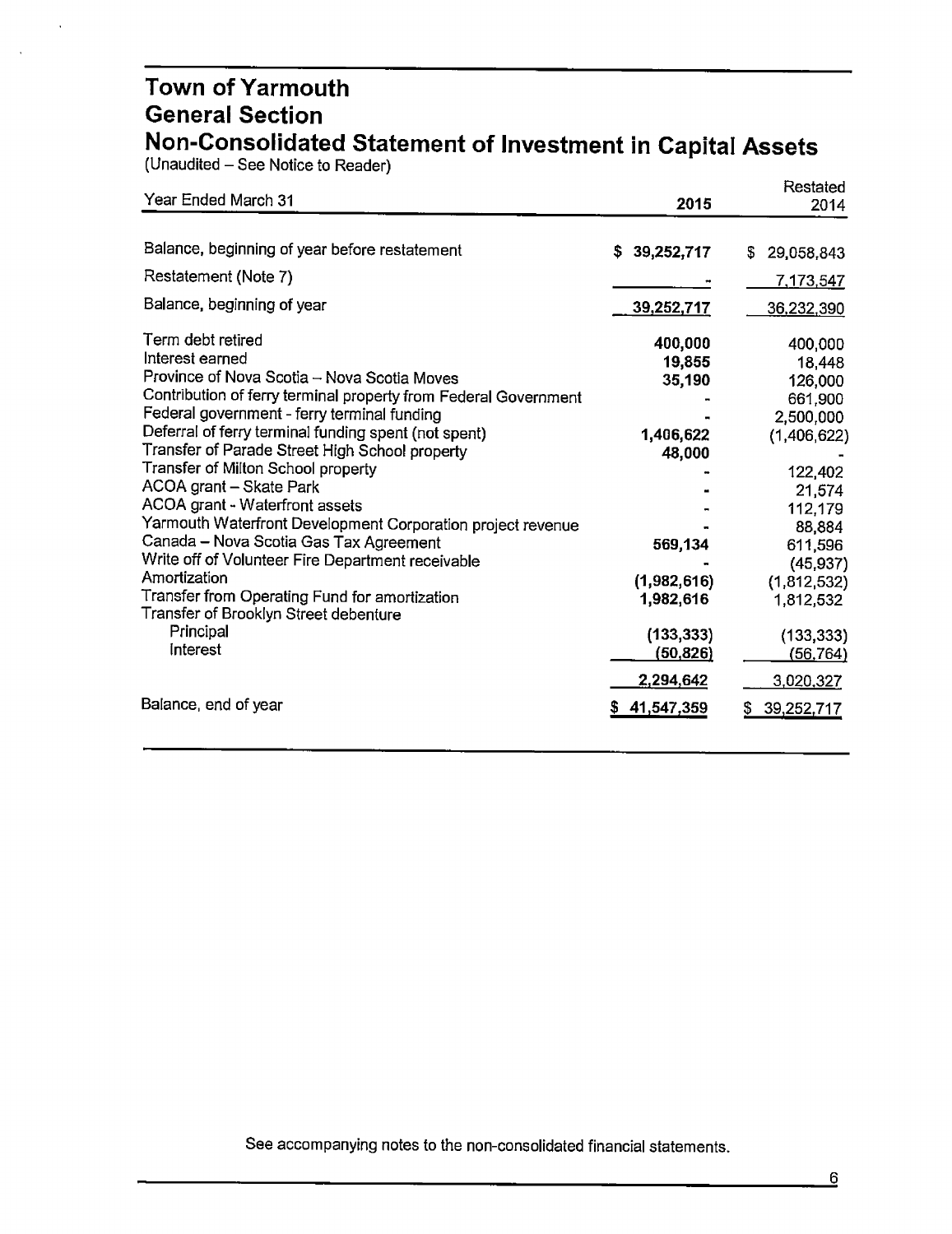#### **Town of Yarmouth General Section Non-Consolidated Tangible Capital Assets**

(Unaudited – See Notice to Reader)

| March 31                                                                                                                                                                                                                                                                                                     |                                                                                                          |                                                                                                                                                                                   |                                                                                                                                                                 | 2015                                                                                                                                                                         | 2014                                                                                                                                                                        |
|--------------------------------------------------------------------------------------------------------------------------------------------------------------------------------------------------------------------------------------------------------------------------------------------------------------|----------------------------------------------------------------------------------------------------------|-----------------------------------------------------------------------------------------------------------------------------------------------------------------------------------|-----------------------------------------------------------------------------------------------------------------------------------------------------------------|------------------------------------------------------------------------------------------------------------------------------------------------------------------------------|-----------------------------------------------------------------------------------------------------------------------------------------------------------------------------|
|                                                                                                                                                                                                                                                                                                              | Useful<br>Life                                                                                           | Cost                                                                                                                                                                              | Accumulated<br><b>Amortization</b>                                                                                                                              | Net Book<br>Value                                                                                                                                                            | Net Book<br>Value                                                                                                                                                           |
| Land<br>Land improvements<br>Municipal buildings<br><b>Buildings - Events Shelter</b><br>Buildings - Plants<br>Landfill<br>Machinery and equipment<br><b>Vehicles</b><br>Wharves<br><b>Engineered structures</b><br>Streets, roads and curbs<br>Traffic and street lights<br>Sidewalks<br>Sewer lines<br>Dam | Indefinite<br>25<br>25-40<br>25<br>$20 - 25$<br>25<br>$10 - 15$<br>5<br>25<br>25<br>25<br>25<br>50<br>25 | \$<br>3,939,419<br>3,296,598<br>10,589,280<br>84,704<br>1,457,556<br>1,937,069<br>2,597,437<br>498,256<br>3,100,085<br>9,576,823<br>738,898<br>5,217,474<br>20,960,624<br>776,224 | \$<br>1,186,814<br>2,819,940<br>23,606<br>431,643<br>1,206,716<br>1,642,323<br>328,223<br>1,999,543<br>2,806,421<br>201,362<br>1,934,660<br>7,754,360<br>87,471 | \$<br>3,939,419<br>2,109,784<br>7,769,340<br>61,098<br>1,025,913<br>730,353<br>955,114<br>170,033<br>1,100,542<br>6,770,402<br>537,536<br>3,282,814<br>13,206,264<br>688,753 | 3,851,503<br>S<br>1,909,076<br>6,079,626<br>64,487<br>1,084,425<br>819,278<br>794,742<br>228,806<br>1,224,546<br>6,209,635<br>567,059<br>3,491,473<br>13,236,167<br>719,811 |
|                                                                                                                                                                                                                                                                                                              |                                                                                                          | \$64,770,447                                                                                                                                                                      | \$22,423,082                                                                                                                                                    | \$42,347,365                                                                                                                                                                 | \$40,280,634                                                                                                                                                                |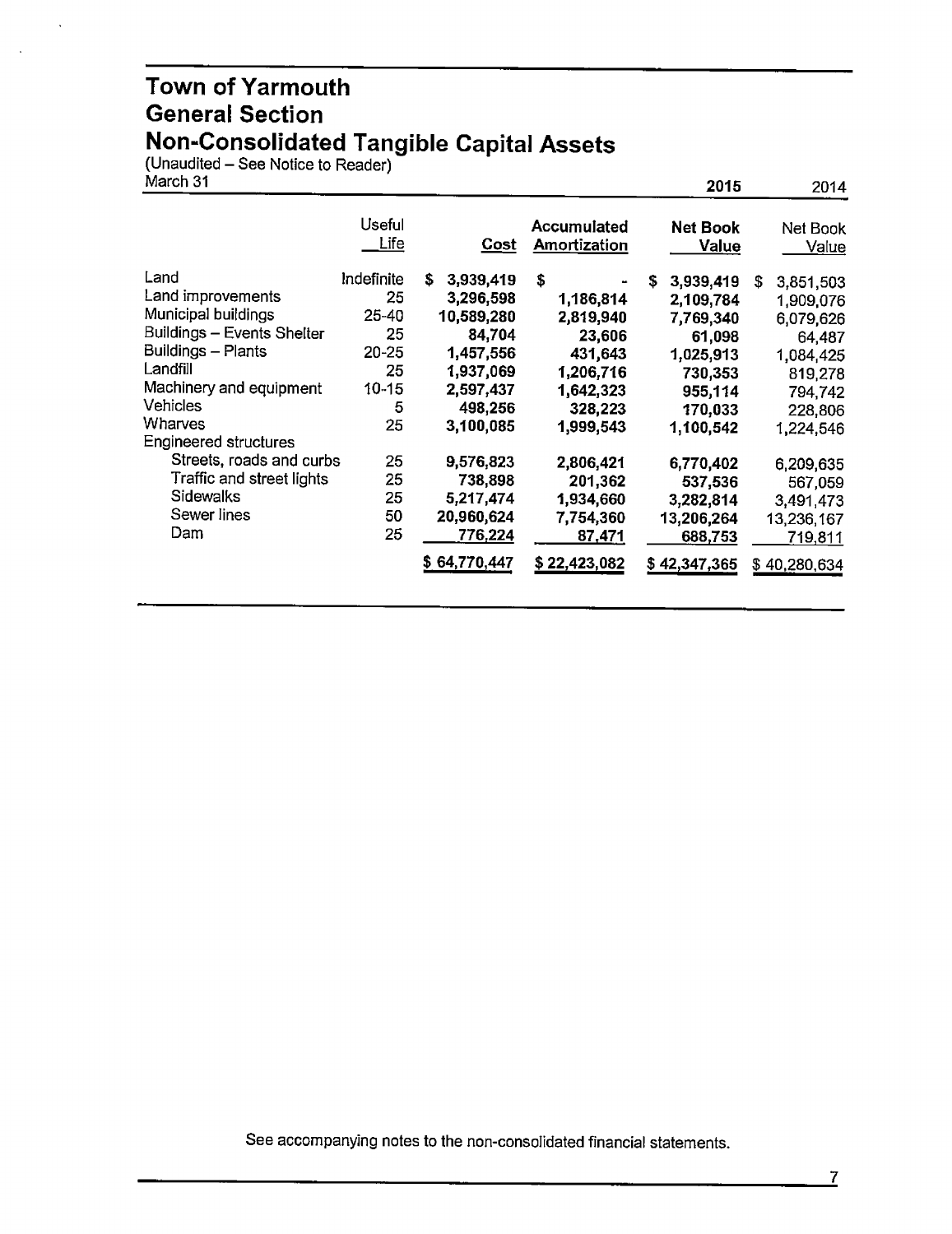| <b>Town of Yarmouth</b><br><b>General Section</b><br>Non-Consolidated School Capital Fund Balance Sheet<br>(Unaudited - See Notice to Reader) |             |                 |  |
|-----------------------------------------------------------------------------------------------------------------------------------------------|-------------|-----------------|--|
| March 31                                                                                                                                      | 2015        | 2014            |  |
| <b>Assets</b><br>School buildings                                                                                                             | \$1,078,936 | \$1,867,461     |  |
| <b>Equity</b><br>Investment in capital assets                                                                                                 | \$1,078,936 | 1,867,461<br>S. |  |

 $\hat{\mathbf{r}}$ 

 $\overline{a}$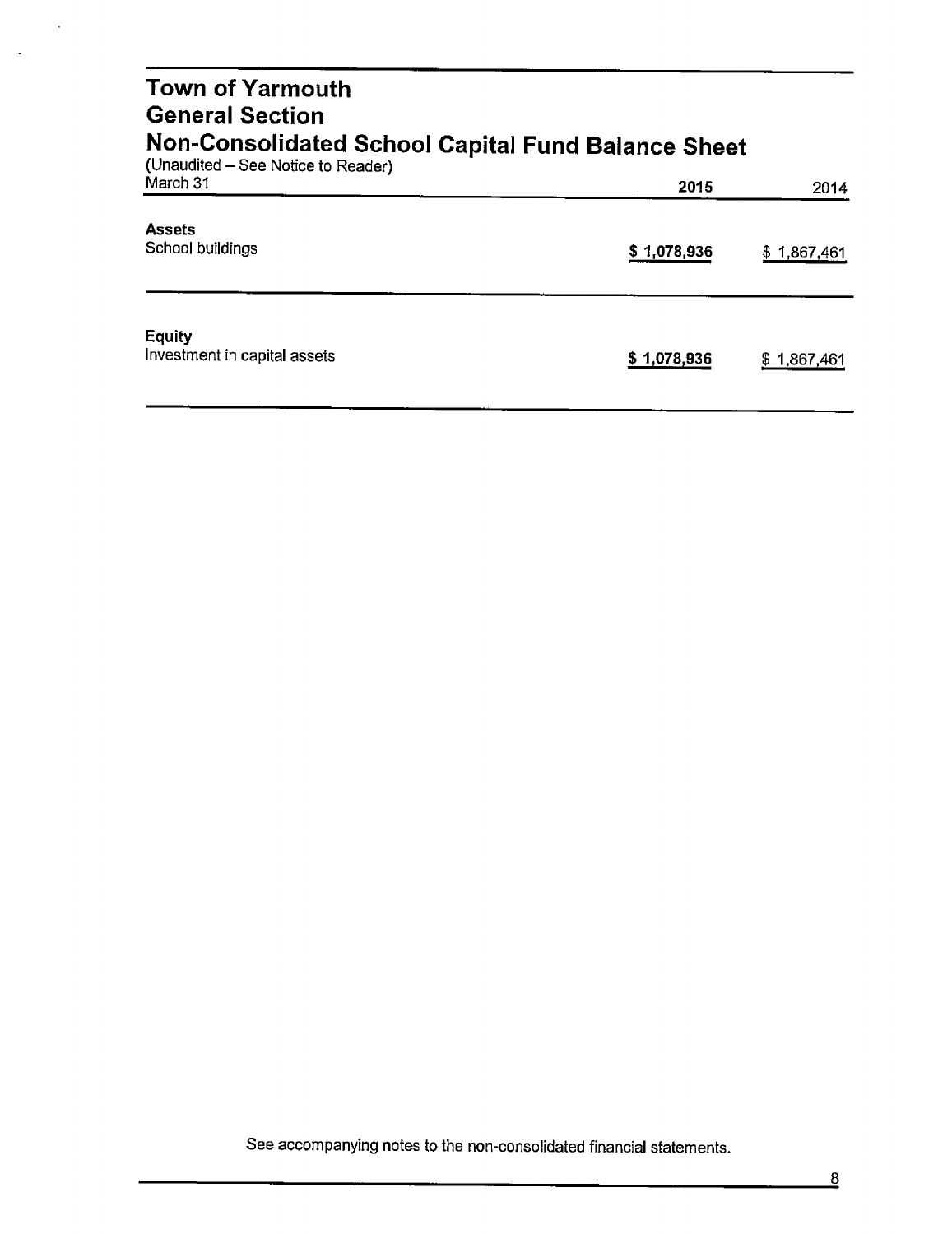(Unaudited - See Notice to Reader)

| Year Ended March 31                                                     |                                    | 2015                  |                  |  |
|-------------------------------------------------------------------------|------------------------------------|-----------------------|------------------|--|
|                                                                         | <b>Budget</b>                      | <b>Actual</b>         | <b>Actual</b>    |  |
| 1.<br>Taxes                                                             |                                    |                       |                  |  |
| Assessable property                                                     |                                    |                       |                  |  |
| Residential                                                             | \$<br>4,846,180                    | 4,820,023<br>S.       | \$.<br>4,864,674 |  |
| Commercial<br>Based on taxable assessments<br>Resource                  | 5,686,618                          | 5,722,446             | 5,746,167        |  |
| Forest and farm acreage                                                 | 160                                | 160                   | 160              |  |
| Taxable assessments                                                     | 10,771                             | 10,075                | 10,028           |  |
| Area rates<br>Garbage collection                                        | 430,000                            |                       |                  |  |
| Sewer entrances                                                         | 2,400                              | 432,586<br>2,400      | 432,697<br>2,400 |  |
| Sewer rates                                                             | <u>1,021,891</u>                   | 927,784               | 845,712          |  |
|                                                                         | <u>11,998,020</u>                  | 11,915,474            | 11,901,838       |  |
|                                                                         |                                    |                       |                  |  |
| <b>Business property</b>                                                |                                    |                       |                  |  |
| Based on revenue (Aliant)                                               | 67,225                             | 69,946                | 72,593           |  |
| Power Corporation                                                       | 13,128                             | 13,128                | 14,153           |  |
| <b>HST</b> rebate                                                       | 80,000                             | 62,901                | 80,794           |  |
| Other taxes                                                             | 160,353                            | 145,975               | 167,540          |  |
| Deed transfer tax                                                       | <u>115,000</u>                     | <u>123,437</u>        | <u>167,678</u>   |  |
|                                                                         | \$12,273,373                       | \$12,184,886          | \$12,237,056     |  |
| 2.<br>Grants in lieu of taxes                                           |                                    |                       |                  |  |
| Federal government<br>Provincial government                             | \$<br>200,876                      | \$<br>201,363         | \$<br>217,117    |  |
| Property of supported institutions                                      | 875,000                            | 864,358               | 875,533          |  |
| Fire protection                                                         | 26,500                             | 44,509                | 27,637           |  |
| Port Authority of Yarmouth                                              | 40,000                             |                       | 40,000           |  |
| Medical clinic                                                          | 41,000                             |                       | 43,165           |  |
| Southwest Regional School Board                                         | 10,000                             |                       | 10,000           |  |
|                                                                         | 1,193,376<br>\$                    | φ<br><u>1,110,230</u> | 1,213,452<br>\$  |  |
| 3.<br>Services provided to other governments<br>Other local governments |                                    |                       |                  |  |
| Protective services                                                     | \$<br>556,099                      | \$<br>584,142         | \$<br>583,088    |  |
| Environmental health services                                           | 140,000                            | 197,657               | <u>175,486</u>   |  |
|                                                                         | $\overline{\mathbf{S}}$<br>696,099 | \$<br>781,799         | \$<br>758,574    |  |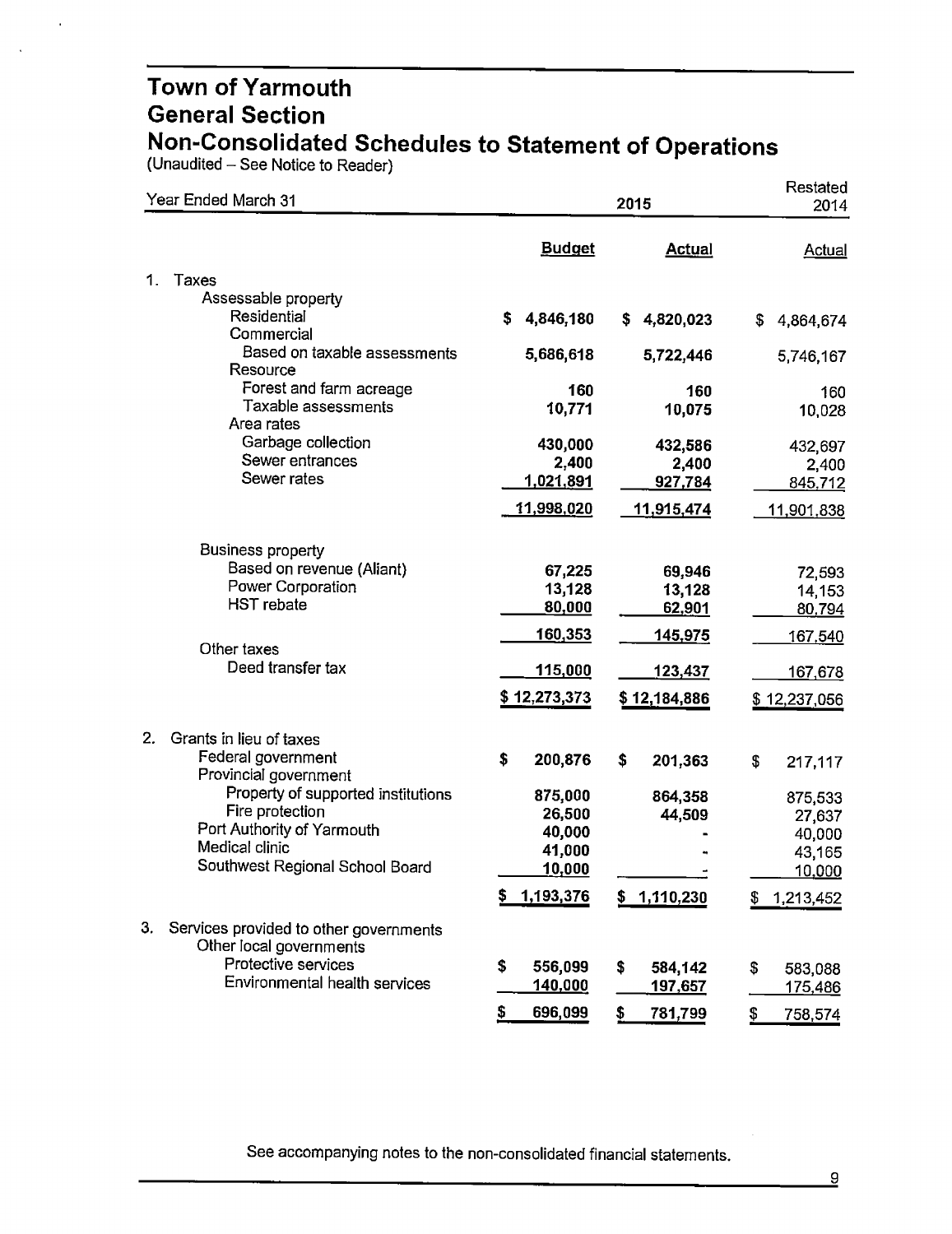(Unaudited – See Notice to Reader)

|    | Year Ended March 31                                                                                                                                                                                                                                                |          |                                                                                                           | 2015     |                                                                                                                     |          | Restated<br>2014                                                                                          |
|----|--------------------------------------------------------------------------------------------------------------------------------------------------------------------------------------------------------------------------------------------------------------------|----------|-----------------------------------------------------------------------------------------------------------|----------|---------------------------------------------------------------------------------------------------------------------|----------|-----------------------------------------------------------------------------------------------------------|
|    |                                                                                                                                                                                                                                                                    |          | <b>Budget</b>                                                                                             |          | <b>Actual</b>                                                                                                       |          | <b>Actual</b>                                                                                             |
| 4. | Sales of services<br>General government services<br>First Nation fire protection<br>Parking<br><b>Rentals</b>                                                                                                                                                      | \$       | 500<br>9,750<br>38,000                                                                                    | \$       | 630<br>10,035<br>42,470                                                                                             | \$       | 989<br>9,926<br>41,127                                                                                    |
|    | Fines                                                                                                                                                                                                                                                              |          | 18,000<br>66,250                                                                                          | \$       | 20,842<br>73,977                                                                                                    | 5        | 18,237<br>70,279                                                                                          |
| 5. | Other revenue from own sources<br>Licenses and permits<br>Fines<br>Rentals<br>Return on investments<br>Penalties and interest on taxes<br>Organic tipping fees<br>Fire Department recoveries<br>Marketing Room Levy<br>Miscellaneous<br>Gain on disposal of assets | \$       | 28,550<br>20,000<br>547,003<br>75,000<br>170,100<br>310,000<br>29,000<br>70,000<br>119,550<br>\$1,369,203 | \$       | 53,665<br>36,696<br>862,551<br>96,008<br>167,222<br>608,029<br>28,800<br>86,490<br>183,822<br>12,895<br>\$2,136,178 | \$       | 31,996<br>28,891<br>552,204<br>90,521<br>169,504<br>515,718<br>28,800<br>75,763<br>127,590<br>\$1,620,987 |
| 6. | Unconditional transfers from other governments<br>Provincial government<br>Department of Transportation<br>Machinery and equipment<br><b>Equalization Grant</b><br><b>Foundation Grant</b>                                                                         | \$<br>S  | 214<br>677,970<br>50,000<br>728,184                                                                       | \$<br>\$ | 214<br>677,970<br>50,000<br>728,184                                                                                 | S        | 213<br>605,608<br>50,000<br>655,821                                                                       |
| 7. | Conditional transfers from federal/<br>provincial/local governments<br>Economic council<br>Ferry terminal<br>Other                                                                                                                                                 | \$<br>\$ |                                                                                                           | \$<br>S  | 85,181<br>9,877<br>95,058                                                                                           | \$<br>\$ | 27,987<br>27,987                                                                                          |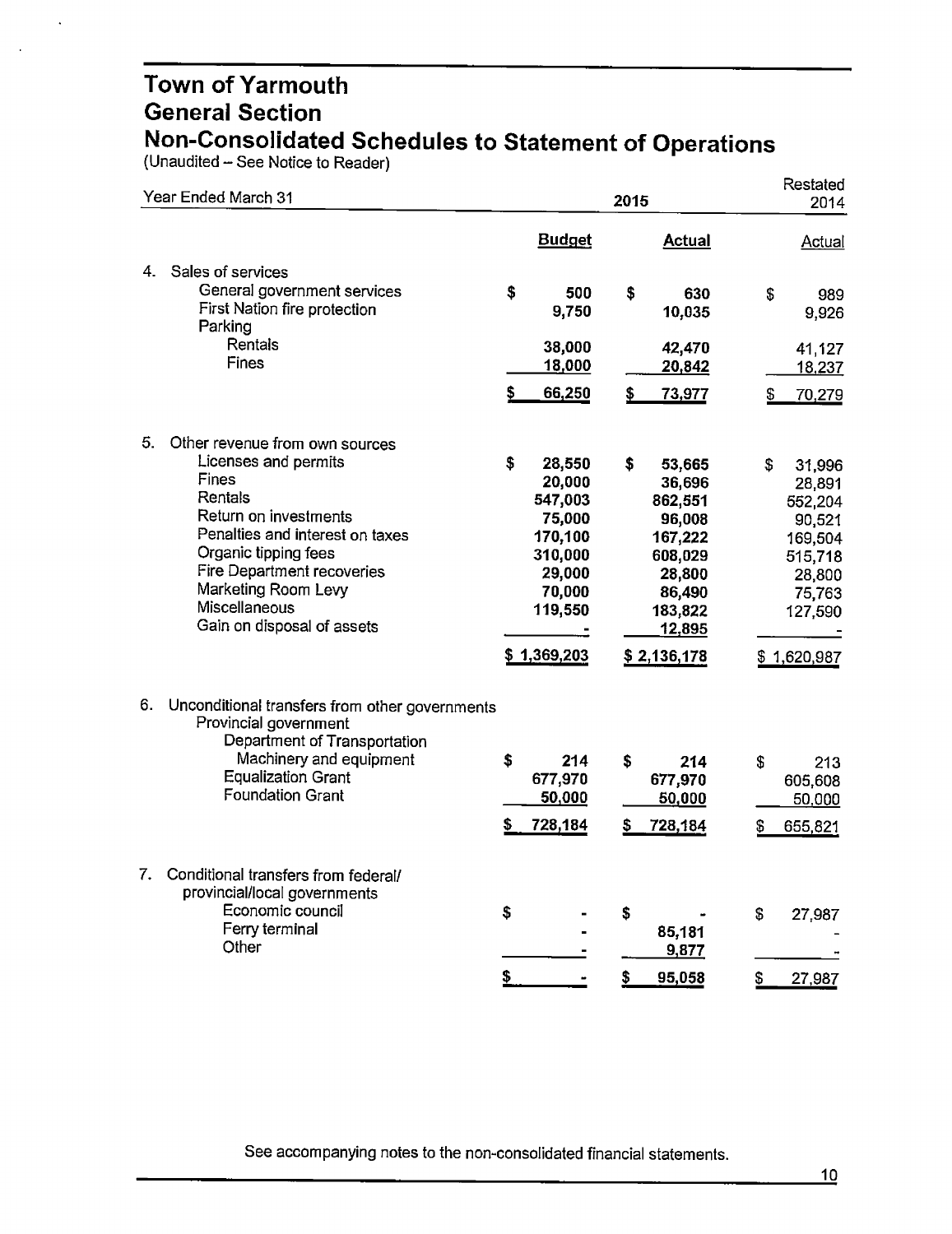(Unaudited – See Notice to Reader

| Year Ended March 31                                                                                                                               |                                                          | 2015                                                            |                                                     |  |
|---------------------------------------------------------------------------------------------------------------------------------------------------|----------------------------------------------------------|-----------------------------------------------------------------|-----------------------------------------------------|--|
|                                                                                                                                                   | <b>Budget</b>                                            | <b>Actual</b>                                                   | <b>Actual</b>                                       |  |
| 8.<br>Other transfers<br>Sick accrual<br>Water utility dividend<br><b>Transfer from Operating Reserve</b><br><b>Transfer from Capital Reserve</b> | \$<br>134,664<br>100,000<br>275,000<br>\$<br>509,664     | \$<br>134,664<br>100,000<br>275,000<br>116,946<br>\$<br>626,610 | \$<br>127,412<br>100,000<br>43,495<br>\$<br>270,907 |  |
| Total revenue                                                                                                                                     | \$16,836,149                                             | \$17,736,922                                                    | \$16,855,063                                        |  |
| 9.<br>General government services<br>Legislative<br>Mayor<br>Remuneration<br>Council<br>Remuneration<br>Expenses<br>Other                         | \$<br>41,345<br>133,002<br>43,515<br>98,256              | S<br>41,162<br>133,285<br>35,982<br>93,655                      | \$<br>40,769<br>131,544<br>21,018<br>89,473         |  |
| General administrative<br>Administrative<br>Post employment benefits<br>Financial management<br>Taxation<br>Reduced taxation - Sections 69 & 71   | 316,118<br>796,700<br>20,000<br>32,400<br>335,000        | 304,084<br>846,748<br>30,584<br>335,937                         | 282,804<br>749,480<br>36,490<br>316,041             |  |
| Other general government services<br>Conventions and delegations                                                                                  | 1,184,100                                                | 1,213,269<br>6,311                                              | 1,102,011<br>33,179                                 |  |
| General accident and damage claims and<br>public liability insurance<br>Grants to organizations<br>Other                                          | 24,600<br>77,500<br>19,500<br>121,600<br>1,621,818<br>5. | 26,759<br>69,916<br>13,110<br>116,096<br>1,633,449<br>S         | 24,338<br>69,641<br>10,189<br>137,347               |  |
|                                                                                                                                                   |                                                          |                                                                 | \$1,522,162                                         |  |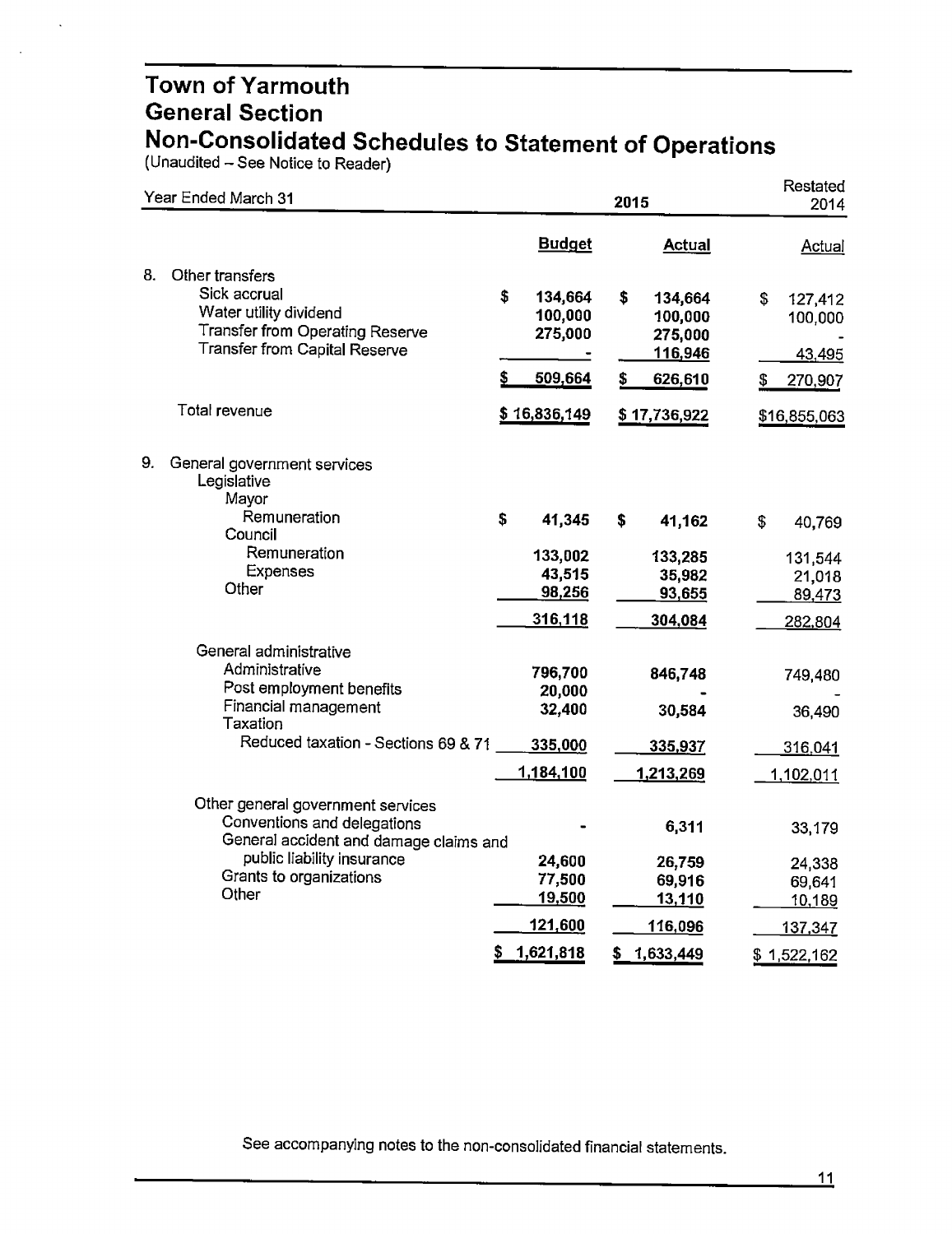(Unaudited – See Notice to Reader)

| Year Ended March 31                                  |               | 2015          |               |  |
|------------------------------------------------------|---------------|---------------|---------------|--|
|                                                      | <b>Budget</b> | <b>Actual</b> | <b>Actual</b> |  |
| 10. Protective services                              |               |               |               |  |
| Police protection                                    |               |               |               |  |
| Administration                                       | \$<br>182,002 | \$<br>180,319 | \$<br>177,169 |  |
| <b>RCMP</b> contract                                 | 1,775,000     | 1,809,656     | 1,721,193     |  |
| <b>RCMP Telecom Service</b>                          | 163,000       | 164,727       | 145,084       |  |
| Police station and buildings                         | 47,540        | 64,249        | 45,022        |  |
|                                                      | 2,167,542     | 2,218,951     | 2,088,468     |  |
| Law enforcement                                      |               |               |               |  |
| Administration                                       | 45,283        | 38,062        | 40,576        |  |
| Fire protection                                      |               |               |               |  |
| Administration                                       |               | 139,116       | 108,695       |  |
| Fire fighting force                                  | 1,191,670     | 1,113,246     | 1,112,966     |  |
| Water supply and hydrants                            | 385,980       | 420,106       | 388,947       |  |
| Fire station and buildings                           | 253,076       | 241,490       | 255,984       |  |
| Firefighting equipment                               | 294,688       | 304,220       | 307,317       |  |
| Other                                                | 74,000        | 47,111        | 76,184        |  |
|                                                      | 2,199,414     | 2,265,289     | 2,363,724     |  |
| Other                                                |               |               |               |  |
| <b>Building inspector</b><br>Animal and pest control | 53,570        | 85,330        | 91,245        |  |
| <b>Emergency Measures</b>                            | 30,400        | 34,209        | 26,095        |  |
|                                                      | 35,000        | 25,365        | 16,504        |  |
|                                                      | 118,970       | 144,904       | 133,844       |  |
|                                                      | \$4,531,209   | \$4,667,206   | \$4,512,981   |  |
| 11. Transportation services                          |               |               |               |  |
| Common services<br>Road transport                    | S<br>878,691  | \$<br>972,595 | \$<br>889,231 |  |
| General equipment                                    | 218,696       | 298,674       | 258,942       |  |
| Workshops and buildings                              | 79,570        | 85,004        | 82,841        |  |
| Roads and streets                                    | 539,500       | 574,105       | 483,661       |  |
| <b>Street lighting</b>                               | 115,000       | 173,168       | 152,826       |  |
| Parking                                              | 43,972        | 52,017        | 45,920        |  |
| Traffic services                                     | 130,540       | 64,723        | 91,796        |  |
| Public transit                                       | 60,000        | 32,208        | 60,000        |  |
|                                                      | \$2,065,969   | \$2,252,494   | \$2,065,217   |  |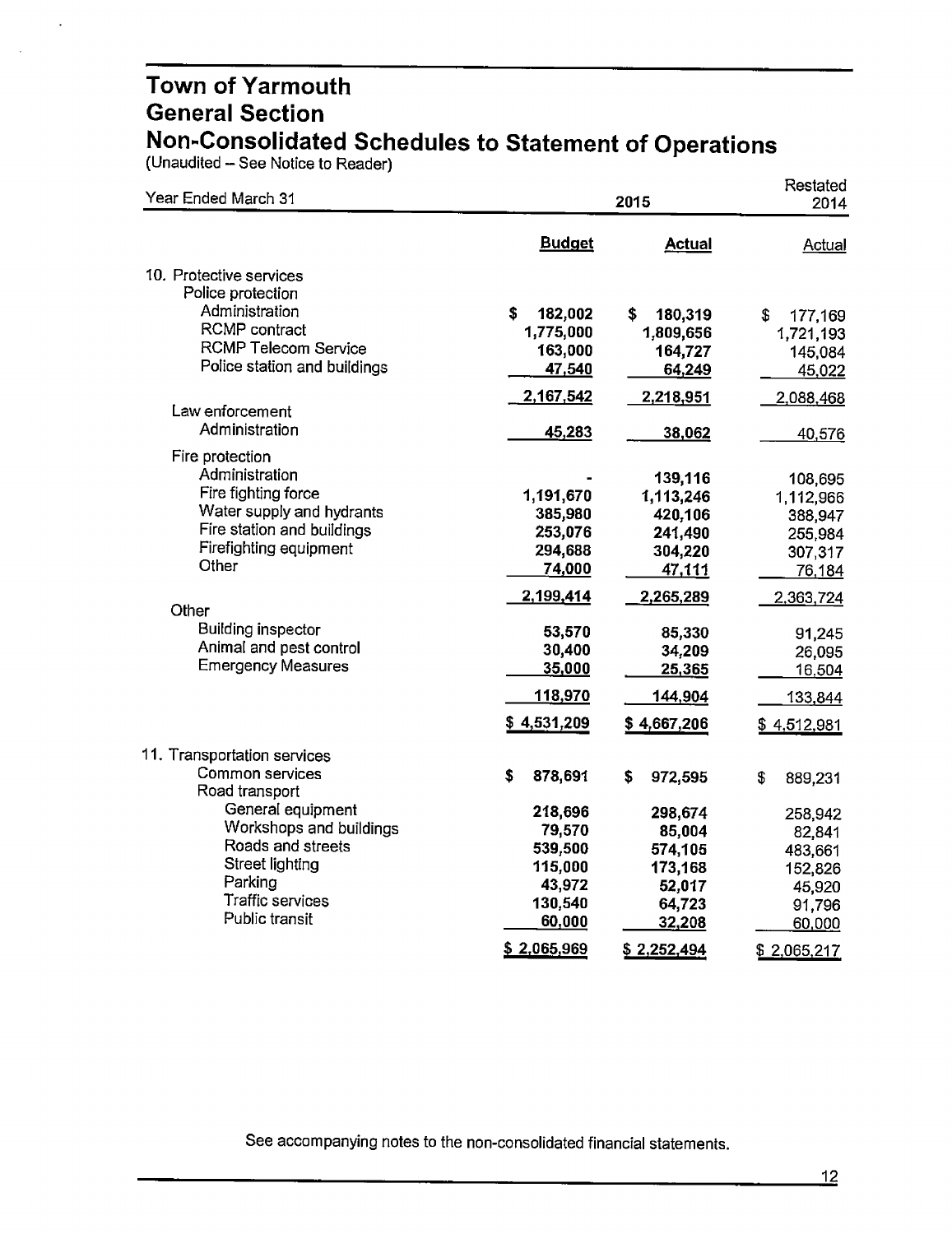(Unaudited – See Notice to Reader)

| Year Ended March 31                                                                                                                                                                                                                                                                                                                                                                                                                                                                                                                                                    |                                                                                                                                                                                        | 2015                                                                                                                                                                                         |                                                                                                                                                                            |  |
|------------------------------------------------------------------------------------------------------------------------------------------------------------------------------------------------------------------------------------------------------------------------------------------------------------------------------------------------------------------------------------------------------------------------------------------------------------------------------------------------------------------------------------------------------------------------|----------------------------------------------------------------------------------------------------------------------------------------------------------------------------------------|----------------------------------------------------------------------------------------------------------------------------------------------------------------------------------------------|----------------------------------------------------------------------------------------------------------------------------------------------------------------------------|--|
|                                                                                                                                                                                                                                                                                                                                                                                                                                                                                                                                                                        | <b>Budget</b>                                                                                                                                                                          | <b>Actual</b>                                                                                                                                                                                | Actual                                                                                                                                                                     |  |
| 12. Environmental health services<br>Sewage collection and disposal<br>Landfill operations<br>Solid waste reduction<br>Landfill closure<br>Compost facility operations                                                                                                                                                                                                                                                                                                                                                                                                 | \$1,086,816<br>447,180<br>45,132<br>27,000<br>670,028<br>\$2,276,156                                                                                                                   | \$1,145,081<br>515,976<br>27,122<br>26,034<br>670,694<br>\$2,384,907                                                                                                                         | \$1,014,178<br>480,764<br>35,206<br>28,567<br>686,706<br>\$2,245,421                                                                                                       |  |
| 13. Environmental development services<br>Planning and zoning<br>Waterfront Development Corporation Limited<br>Heritage inventory project / 250 <sup>th</sup> Anniversary<br>Development Authority Marketing Levy<br>Physician search<br>Yarmouth Area Industrial Commission<br>Main Street Development<br>Tourism Association grant<br>Mariners Centre Management Board<br>GIS Technology project<br>Yarmouth International Airport Corporation<br>Medical clinics<br>Community events<br>Ferry service<br>Development studies and promotions<br>Economic Development | \$<br>348,146<br>90,000<br>39,700<br>115,000<br>75,000<br>152,134<br>115,000<br>60,000<br>45,000<br>46,954<br>188,000<br>100,000<br>30,000<br>30,000<br><u> 115,000</u><br>\$1,549,934 | \$<br>405,481<br>90,003<br>34,656<br>93,818<br>51,811<br>322,914<br>139,614<br>54,492<br>68,082<br>36,322<br>237,941<br>53,659<br>7,670<br>57,027<br>26,194<br><u>152,894</u><br>\$1,832,578 | \$<br>265,197<br>277,358<br>59,191<br>75,489<br>70,300<br>56,176<br>121,440<br>89,017<br>85,064<br>40,787<br>283,555<br>75,700<br>75,156<br>32,632<br>7,974<br>\$1,615,036 |  |
| 14. Recreation and cultural services<br>Recreation facilities<br>Parks and playgrounds<br>Cultural buildings and facilities<br>Sweeney's Museum<br>Old high school property maintenance<br>Town property maintenance<br>Waterfront maintenance<br>Other recreational and cultural services<br>Programs<br><b>YMCA</b><br>Tree program                                                                                                                                                                                                                                  | S<br>562,580<br>37,635<br>40,000<br>142,541<br>6,960<br>59,000<br><u>22,500</u><br>871,216                                                                                             | S<br>532,397<br>39,425<br>31,153<br>44,406<br>182,716<br>8,738<br>59,004<br>9,845<br>907,684<br>5                                                                                            | S<br>551,353<br>32,618<br>31,851<br>160,130<br>7,309<br>59,004<br>30,012<br>872,277                                                                                        |  |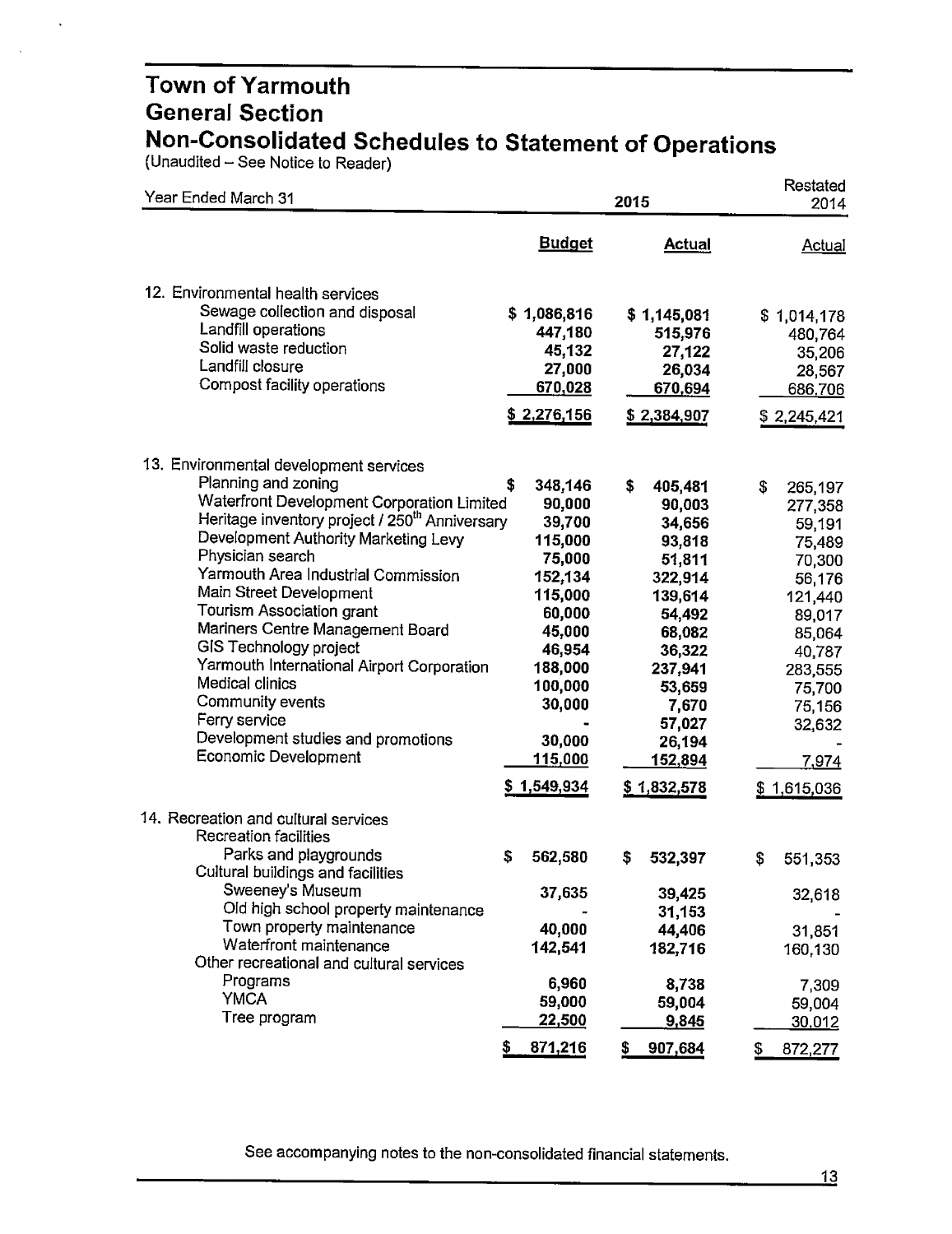(Unaudited – See Notice to Reader)

| Year Ended March 31                                        |               | 2015         |              |
|------------------------------------------------------------|---------------|--------------|--------------|
|                                                            | <b>Budget</b> | Actual       | Actual       |
| 15. Fiscal services                                        |               |              |              |
| Debt charges                                               |               |              |              |
| Interest on short term borrowings                          | \$<br>5,000   | \$           | \$           |
| interest on long-term debt                                 | 103,054       | 98,996       | 111,485      |
| Principal installments on long-term debt                   | 266,667       | 266,667      | 266,667      |
| Loss on disposal of assets                                 |               |              | 71,986       |
| Transfers to own reserves, funds and agencies              |               |              |              |
| Valuation and allowances                                   |               |              |              |
| Uncollectible taxes                                        | 27,500        | 907          | 5,233        |
| Other uncollectible amounts                                |               | (154, 222)   | 120,017      |
| Other funds                                                |               |              |              |
| Capital Reserve Fund                                       | 20,000        | 20,000       | 20,000       |
| Capital Fund for amortization                              | 1,728,479     | 1,982,616    | 1,812,532    |
| Own Agencies                                               |               |              |              |
| Levy for Business Improvement District                     |               |              |              |
| Committee                                                  |               |              | 576          |
| Conditional transfers to other governments<br>and agencies |               |              |              |
| Regional library                                           | 44,619        |              |              |
| Tri-County Regional School Board                           | 1,299,348     | 44,478       | 44,619       |
| Municipality of the District of                            |               | 1,299,348    | 1,309,284    |
| Argyle - ferry terminal                                    |               | 35,471       |              |
| Municipality of the District of                            |               |              |              |
| Yarmouth - ferry terminal                                  |               | 70,943       |              |
| <b>Public Housing</b>                                      | 201,047       | 209,164      | 201,047      |
| Correctional appropriation                                 | 92,708        | 92,706       | 94,913       |
| Assessment services                                        | 93,196        | 90,568       | 93,195       |
| Auditor general services                                   | 12,000        | (12,000)     |              |
|                                                            | 3,893,618     | 4,045,642    | 4,151,554    |
| Total expenditures                                         | \$16,809,920  | \$17,723,960 | \$16,984,648 |
|                                                            |               |              |              |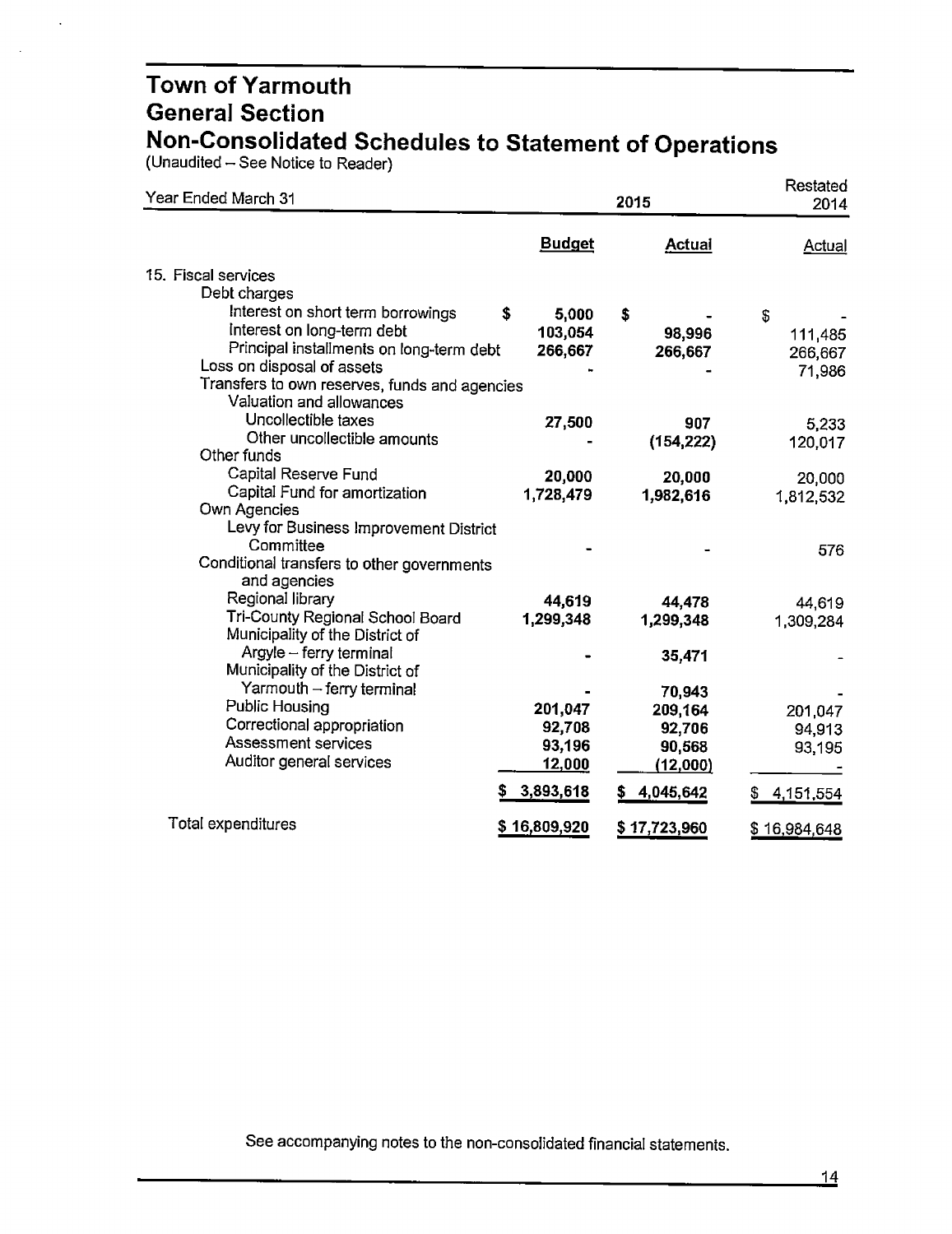#### **Town of Yarmouth Water Utility Non-Consolidated Statement of Operations**

(Unaudited – See Notice to Reader)

| Year Ended March 31                                   |               | 2015             |               |  |
|-------------------------------------------------------|---------------|------------------|---------------|--|
|                                                       | <b>Budget</b> | <b>Actual</b>    | <b>Actual</b> |  |
| Operating revenues                                    |               |                  |               |  |
| Domestic, commercial and industrial water             | \$1,940,000   | \$1,859,420      | \$1,920,801   |  |
| Public fire protection                                | 482,000       | 508,503          | 482,359       |  |
| Other                                                 | 12,000        | 19,857           | 12,395        |  |
|                                                       | 2,434,000     | 2,387,780        | 2,415,555     |  |
| Operating expenditures                                |               |                  |               |  |
| Source of supply (Page 19)                            | 103,907       | 86,513           | 109,922       |  |
| Power and pumping (Page 19)                           | 269,574       | 233,285          | 232,673       |  |
| Water treatment (Page 19)                             | 581,485       | 453,625          | 540,429       |  |
| Transmission and distribution (Page 19)               | 443,344       | 284,438          | 372,610       |  |
| Administrative and general (Page 20)                  | 423,238       | 396,735          | 393,733       |  |
| Amortization<br>Taxes                                 | 279,996       | 275,222          | 278,149       |  |
|                                                       | 83,750        | 81,840           | 82,471        |  |
|                                                       | 2,185,294     | <u>1,811,658</u> | 2,009,987     |  |
| Operating profit                                      | 248,706       | 576.122          | 405,568       |  |
| Non-operating expenditures (revenues)<br>Debt charges |               |                  |               |  |
| Principal                                             | 120,000       | 120,000          | 120,000       |  |
| Interest                                              | 25,898        | 25,387           | 31,542        |  |
| Dividend to Operating Fund                            | 100,000       | 100,000          | 100,000       |  |
| Other interest                                        | (840)         | (2, 142)         | (1,060)       |  |
|                                                       | 245,058       | 243,245          | 250,482       |  |
| Annual surplus                                        | 3,648<br>s    | 332,877          | 155,086       |  |
| Accumulated surplus, beginning of year                |               | 328,245          | 173,159       |  |
| Surplus, end of year                                  |               | 661,122          | 328,245<br>S  |  |
|                                                       |               |                  |               |  |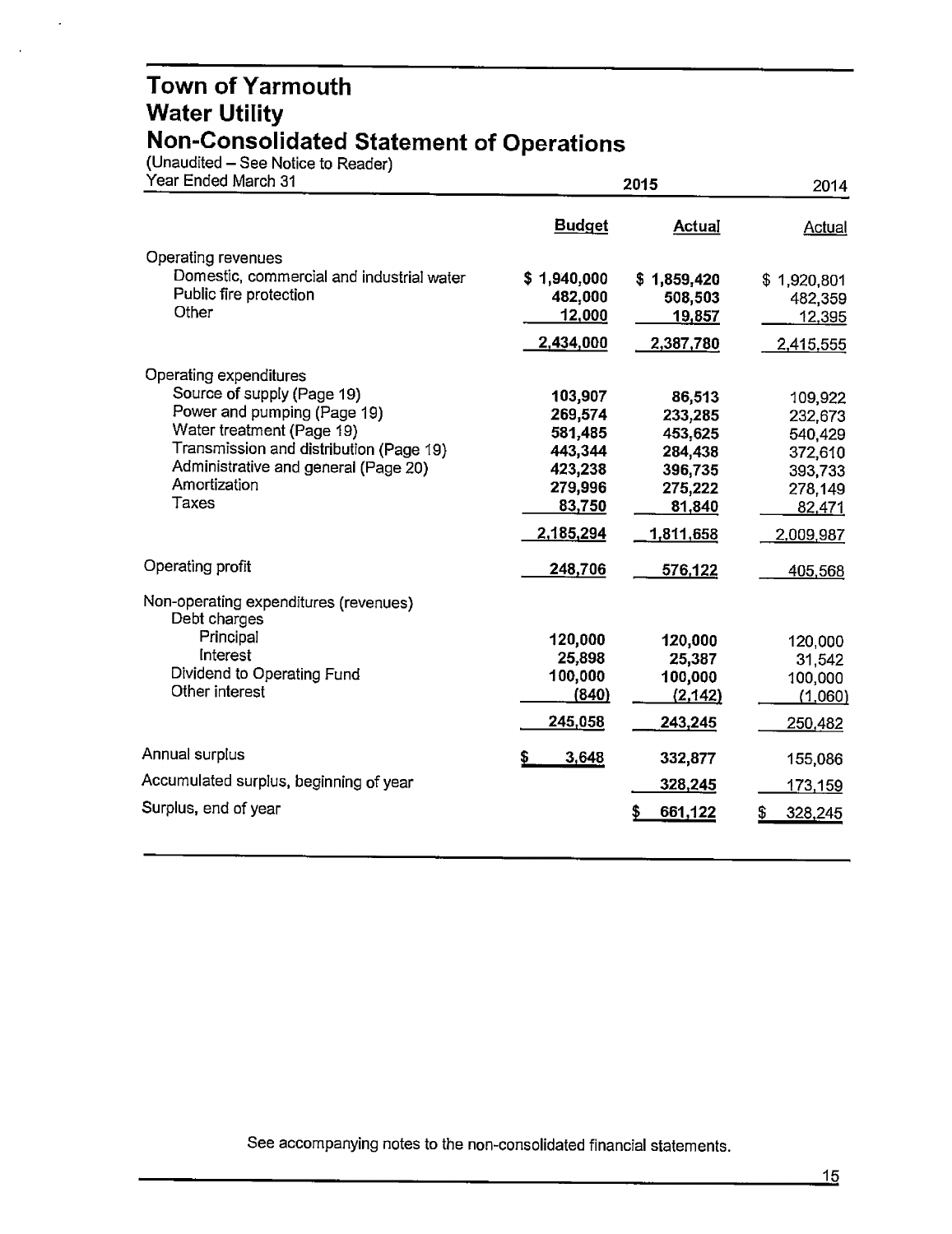#### **Town of Yarmouth Water Utility Non-Consolidated Operating Fund Balance Sheet**

(Unaudited - See Notice to Reader)

| March 31                                                                                 | 2015           | 2014          |
|------------------------------------------------------------------------------------------|----------------|---------------|
| <b>Assets</b>                                                                            |                |               |
| Cash and cash equivalents                                                                | 135,596<br>\$. | \$<br>177,259 |
| Receivables<br>Rates (less allowance for doubtful accounts \$15,342;<br>2014 - \$14,257) | 506,175        | 397,396       |
| Due from other local governments                                                         | 3,284          | 3,284         |
| Due from Town, Operating Fund<br>Other receivables                                       | 273,037        |               |
| Trade                                                                                    | 3,411          | 3,411         |
| <b>HST</b>                                                                               | 19,356         | 32,552        |
|                                                                                          | 805,263        | 436,643       |
| Inventories, at cost                                                                     | 15,000         | 15,000        |
|                                                                                          | 955,859        | 628,902       |
| <b>Liabilities</b><br>Payables and accruals                                              |                |               |
| Payable to Town, Operating Fund                                                          | \$             | S<br>23,852   |
| Payable to Water Utility, Capital Fund                                                   | 210,398        | 224,609       |
| Other                                                                                    | 84,339         | 52,196        |
|                                                                                          | 294,737        | 300,657       |
| <b>Accumulated surplus</b>                                                               |                |               |
| Accumulated surplus                                                                      | 661,122        | 328,245       |
|                                                                                          | 955,859        | 628,902       |
|                                                                                          |                |               |

On Behalf of the Town Council

\_\_\_\_\_\_\_\_\_\_\_\_\_ Mayor \_\_\_\_\_\_\_\_\_\_\_ Administrator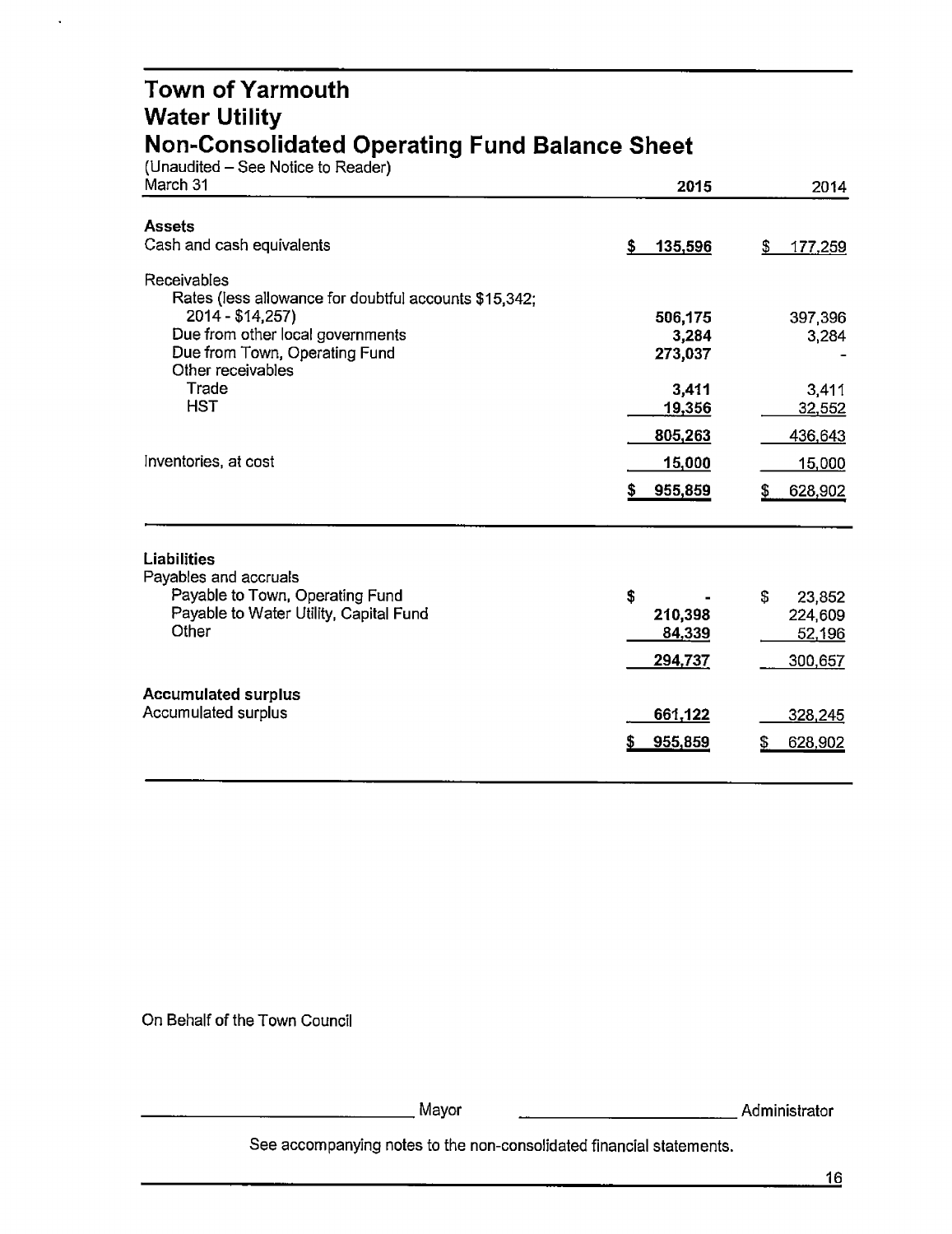#### **Town ofYarmouth Water Utility Non-Consolidated Capital Fund Balance Sheet**

(Unaudited – See Notice to Reader)

 $\overline{\phantom{a}}$ 

| March 31                                                                                                                                                                                | 2015                          | 2014                          |
|-----------------------------------------------------------------------------------------------------------------------------------------------------------------------------------------|-------------------------------|-------------------------------|
| <b>Assets</b><br>Cash and cash equivalents in the amortization fund<br>Receivable from Town, Operating Fund<br>Receivable from Water Utility, Operating Fund<br>Tangible capital assets | \$<br>695,111<br>6<br>210,398 | \$<br>686,661<br>6<br>224,609 |
| Utility plant and equipment (Page 18)                                                                                                                                                   | 14,415,307<br>\$15,320,822    | 14,401,096<br>\$15,312,372    |
| Liabilities<br>Payable to Town, Capital Reserve (Page 26)<br>Equity                                                                                                                     | \$<br>440,000                 | S<br>560,000                  |
| Investment in capital assets (Page 18)                                                                                                                                                  | 14,880,822<br>\$15,320,822    | 14,752,372<br>\$15,312,372    |

On Behalf of the Town Council

------------Mayor \_\_\_\_\_\_\_\_\_\_\_ Administrator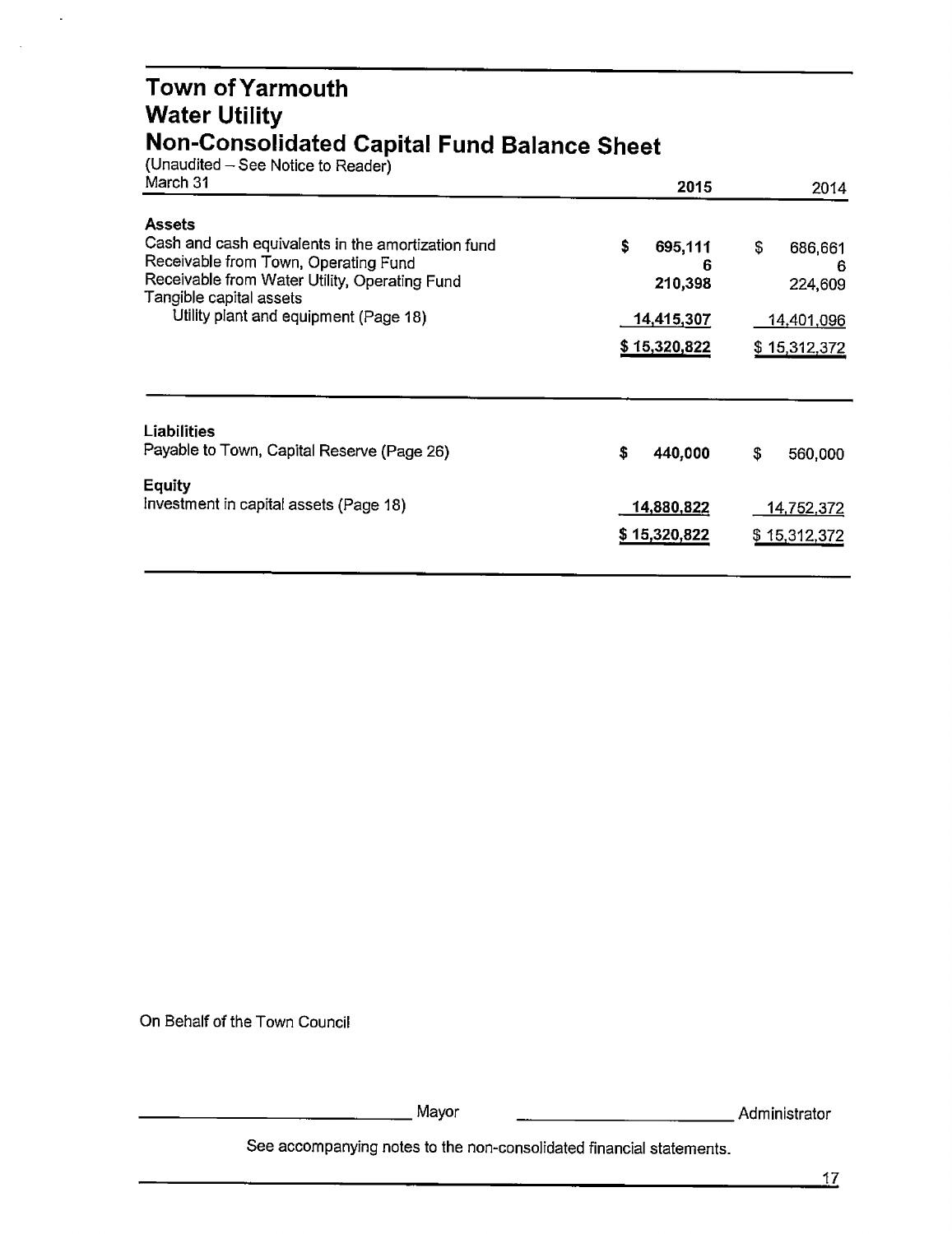#### **Town of Yarmouth Water Utility Non-Consolidated Tangible Capital Assets**

(Unaudited – See Notice to Reader)

 $\ddot{\phantom{a}}$ 

| March 31                     | 2015          | 2014             |
|------------------------------|---------------|------------------|
| Land and rights              | \$<br>497,249 | S<br>497,249     |
| Structures and improvements  | 12,920,038    | 12,920,038       |
| Electrical pumping equipment | 376,033       | 376,033          |
| Office equipment             | 22,259        | 22,259           |
| Purification equipment       | 142,952       | 142,952          |
| <b>Transmission mains</b>    | 1,280,758     | 1,280,758        |
| Distribution mains           | 2,836,602     | 2,658,992        |
| Services                     | 298,877       | 298,877          |
| Meter and meter installation | 167,798       | 167.798          |
| Hydrants                     | 120,256       | 120,256          |
| Dam repairs                  | 240,865       | 240,865          |
| Transportation equipment     | 249,944       | 138,121          |
| Tools and work equipment     | 25,754        | <u>25,754</u>    |
|                              | 19,179,385    | 18,889,952       |
| Accumulated amortization     | (4,764,078)   | (4, 488, 856)    |
| Net book value               | 14,415,307    | 14,401,096<br>S. |

#### **Non-Consolidated Statement of Investment in Capital Assets**

| (Unaudited – See Notice to Reader)<br>March 31                   | 2015                  | 2014                    |
|------------------------------------------------------------------|-----------------------|-------------------------|
| Balance, beginning of year                                       | \$14,752,372          | \$14,623,840            |
| Add<br>Term debt retired<br>Interest earned on amortization fund | 120,000<br>8,450      | 120,000<br>8,532        |
| Balance, end of year                                             | 128,450<br>14,880,822 | 128,532<br>\$14,752,372 |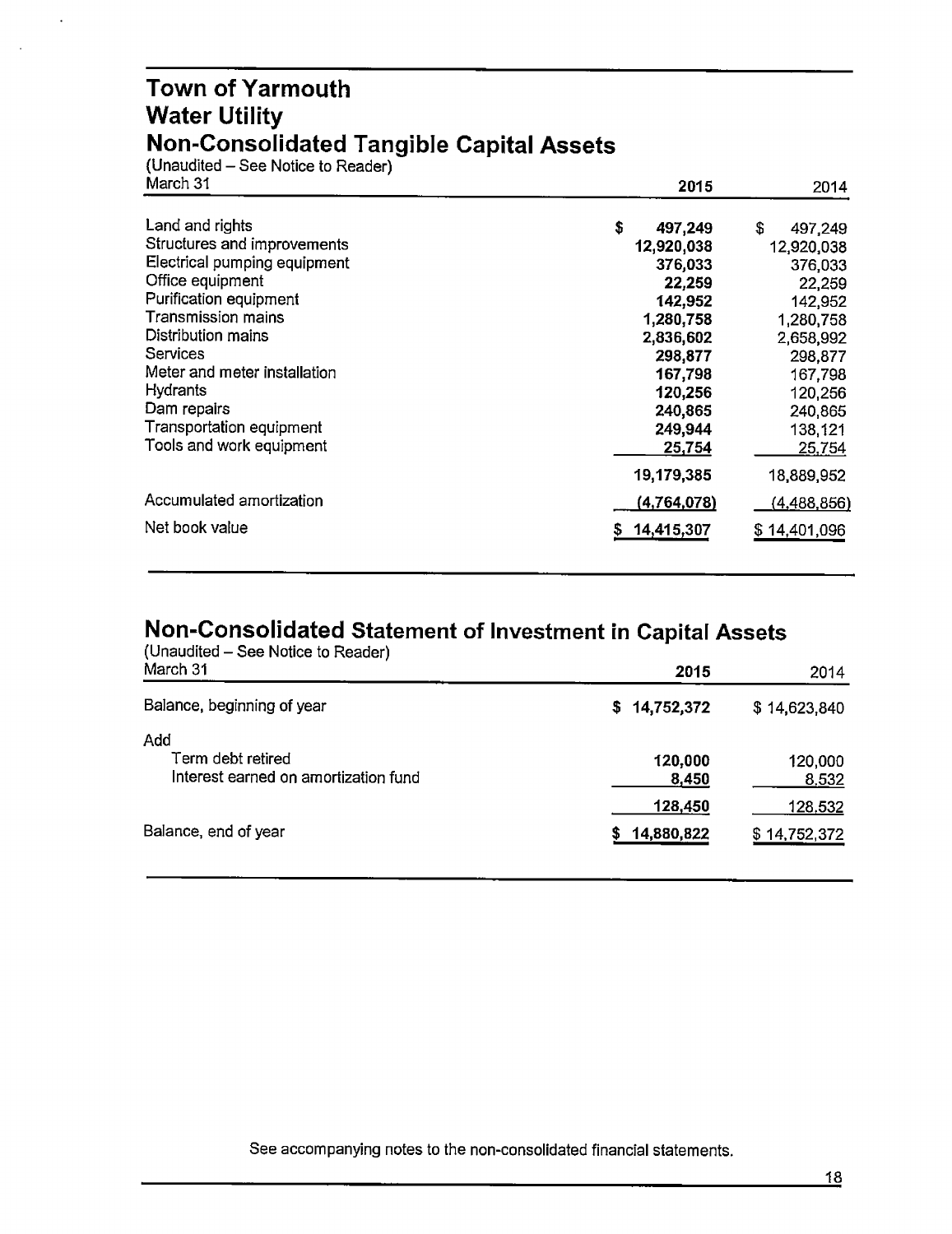#### **Town of Yarmouth Water Utility Non-Consolidated Schedules to Statement of Operations**

 $(Unaudited - See Notice to Reader)$ 

 $\ddot{\phantom{0}}$ 

| Year Ended March 31                                  |                 | 2014            |                  |
|------------------------------------------------------|-----------------|-----------------|------------------|
|                                                      | <b>Budget</b>   | Actual          | Actual           |
| Source of supply                                     |                 |                 |                  |
| Supervision and engineering                          | \$<br>43,660    | \$<br>42,001    | \$<br>46,409     |
| Other                                                | 60,247          | 44,512          | 63,513           |
|                                                      | 103,907<br>\$   | \$<br>86,513    | 109,922<br>S     |
| Power and pumping                                    |                 |                 |                  |
| Supervision and engineering                          | \$<br>28,400    | \$<br>27,688    | \$<br>28,882     |
| Fuel and power                                       | 185,000         | 174,249         | 184,446          |
| Maintenance of structure                             | 35,000          | 9,427           | 3,016            |
| Maintenance of equipment<br><b>Supplies</b>          | 4,774           | 11,127          | 5,561            |
| Other including telephone                            | 5,000<br>11,400 | 1,636           | 3,357            |
|                                                      |                 | 9,158           | 7,411            |
|                                                      | 269,574         | 233,285         | 232,673          |
| Water treatment                                      |                 |                 |                  |
| Supervision and engineering                          | \$<br>28,400    | \$<br>28,388    | \$<br>28,882     |
| Supplies                                             | 527,780         | 380,350         | 500,461          |
| Maintenance of structure<br>Maintenance of equipment | 5,305           | 1,300           | 1,998            |
|                                                      | 20,000          | 43,587          | 9,088            |
|                                                      | 581,485         | \$<br>453,625   | 540,429<br>S.    |
| Transmission and distribution                        |                 |                 |                  |
| Supervision and engineering                          | \$<br>42,660    | \$<br>41,000    | \$<br>42,768     |
| Operation of mains                                   | 30,000          | 29,332          | 23,355           |
| Operation of meters<br>Maintenance of reservoirs     | 39,510          | 44,736          | 40,160           |
| Maintenance of structure                             | 50,000          |                 | 1,998            |
| Maintenance of mains                                 | 4,500<br>95,000 | 10,027          | 2,364            |
| Maintenance of hydrants                              | 27,500          | 75,351<br>5,342 | 101,326          |
| Maintenance of meters                                | 35,000          | 27,692          | 18,016<br>29,437 |
| Maintenance of services                              | 76,391          | 48,293          | 94,152           |
| Transportation and travel                            | 2,046           | 260             | 153              |
| Salaries - mowing                                    | 2,732           |                 |                  |
| Shop expenses                                        | 10,020          | 1,742           | 4,535            |
| Rent                                                 | 2,185           |                 |                  |
| Clothing                                             | 800             | 663             | 580              |
| Leak survey                                          | 25,000          |                 | 13,766           |
|                                                      | 443,344         | \$284,438       | 372,610<br>\$    |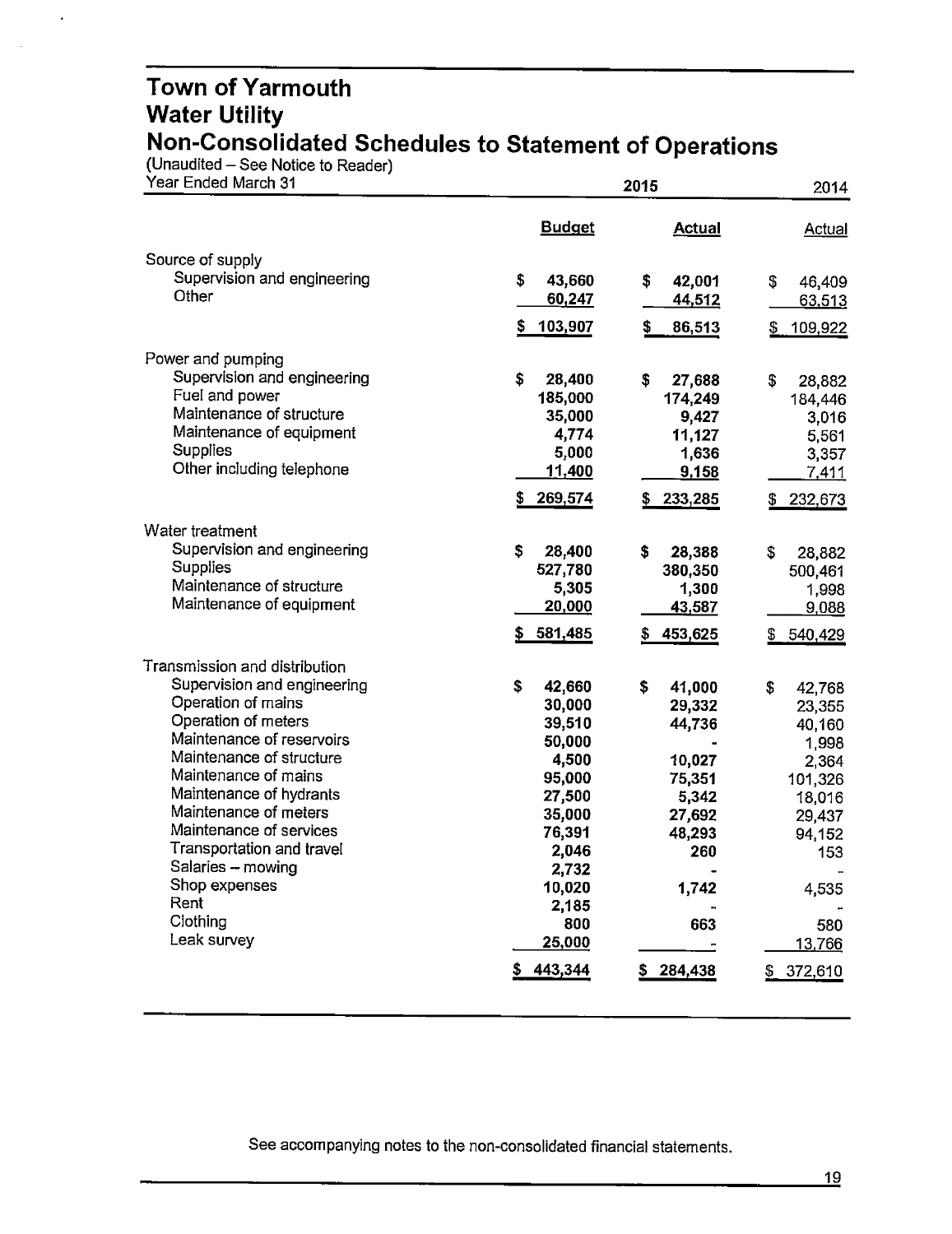#### **Town of Yarmouth Water Utility Non-Consolidated Schedules to Statement of Operations**

(Unaudited – See Notice to Reader)

 $\ddot{\phantom{a}}$ 

| Year Ended March 31        | 2015          | 2014      |               |
|----------------------------|---------------|-----------|---------------|
| Administrative and general | <b>Budget</b> | Actual    | <b>Actual</b> |
| <b>Salaries</b>            | S<br>300,323  | \$199,960 | \$<br>203,272 |
| <b>Employee benefits</b>   | 38,683        | 119,133   | 111,660       |
| Insurance                  | 10,200        | 11,558    | 9,667         |
| Office                     | 9.600         | 9,111     | 9.411         |
| Rent                       | 32,782        | 30,000    | 30,000        |
| Audit                      | 5,900         | 6,000     | 6,400         |
| Regulatory expenses        | 5,200         | 2,738     | 2,627         |
| Other                      | 20,550        | 18,235    | 20,696        |
|                            | 423,238       | \$396,735 | 393,733<br>S. |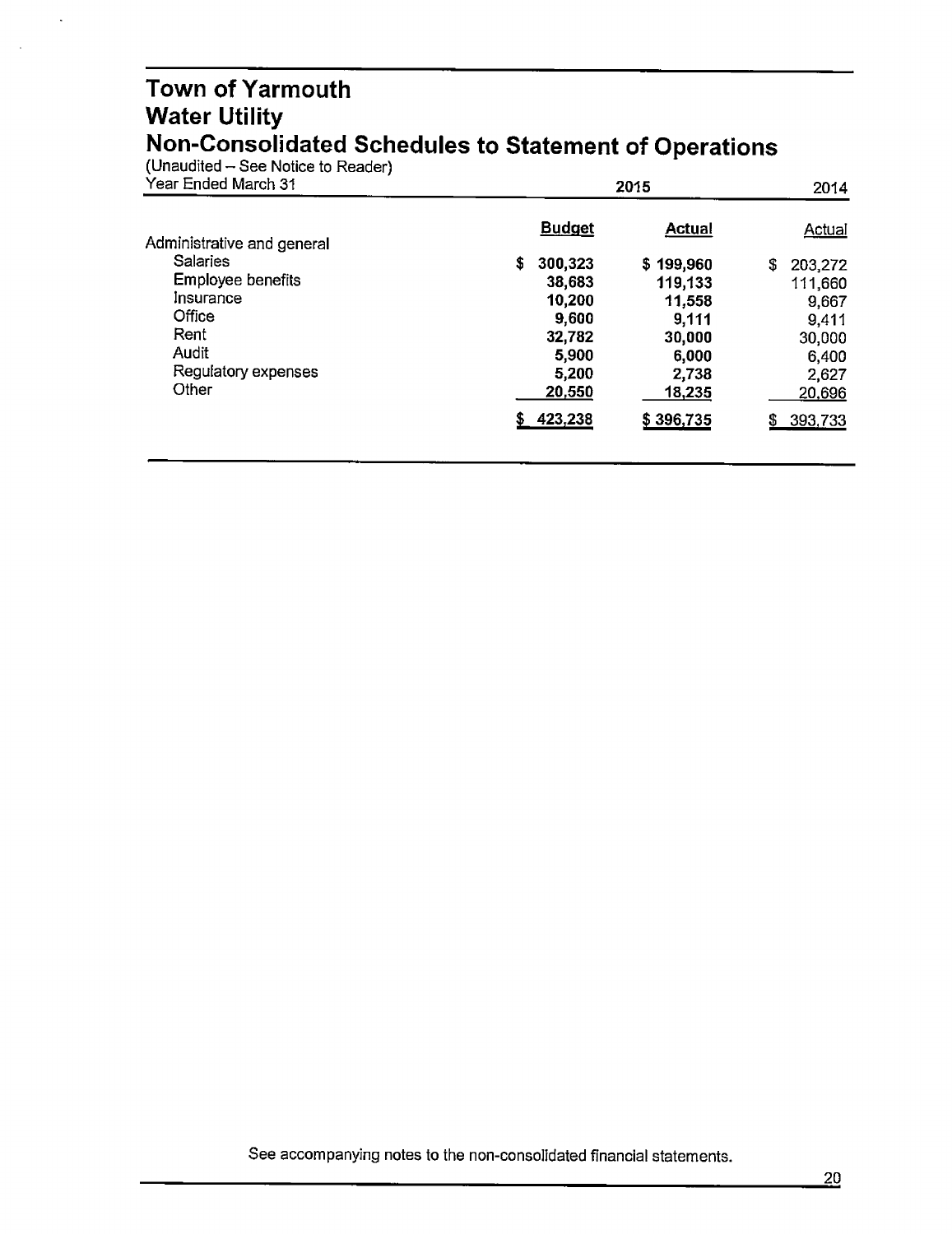#### **Town of Yarmouth Non-Consolidated Trust Fund Balance Sheet**

(Unaudited – See Notice to Reader)<br>March 31

 $\ddot{\phantom{0}}$ 

| March 31                                        |                 |           |                  |           | 2015         | 2014         |
|-------------------------------------------------|-----------------|-----------|------------------|-----------|--------------|--------------|
|                                                 | War<br>Memorial | R. Bench  | Mayor's<br>photo | Heritage  | <b>Total</b> | <b>Total</b> |
| <b>Assets</b>                                   |                 |           |                  |           |              |              |
| Cash and<br>cash equivalents<br>Receivable from | \$<br>7,298     | \$<br>840 | \$43,510         | \$217,659 | \$269,307    | \$249,649    |
| Operating fund                                  |                 | 6         | 6                |           | 26           | 26           |
|                                                 | S.<br>7,305     | \$846     | \$43,516         | \$217,666 | \$269,333    | \$249,675    |
| <b>Reserves</b><br>Trust fund reserves          | \$<br>7,305     | 846<br>S. | \$43,516         | \$217,666 | \$269,333    | \$249,675    |

### **Non-Consolidated Statement of Trust Fund Reserves**

| (Unaudited – See Notice to Reader)<br>March 31                |   |             |    |           |                           |                    | 2015                         | 2014                          |
|---------------------------------------------------------------|---|-------------|----|-----------|---------------------------|--------------------|------------------------------|-------------------------------|
| Balance, beginning<br>of year<br>Donations<br>Interest earned | S | 7,216<br>89 | S. | 836<br>10 | \$26,604<br>16,500<br>412 | \$215,019<br>2.647 | \$249,675<br>16,500<br>3,158 | \$123,244<br>124,000<br>2,431 |
| Balance, end of year                                          |   | 7,305       | S  | 846       | \$43,516                  | \$217,666          | \$269,333                    | \$249,675                     |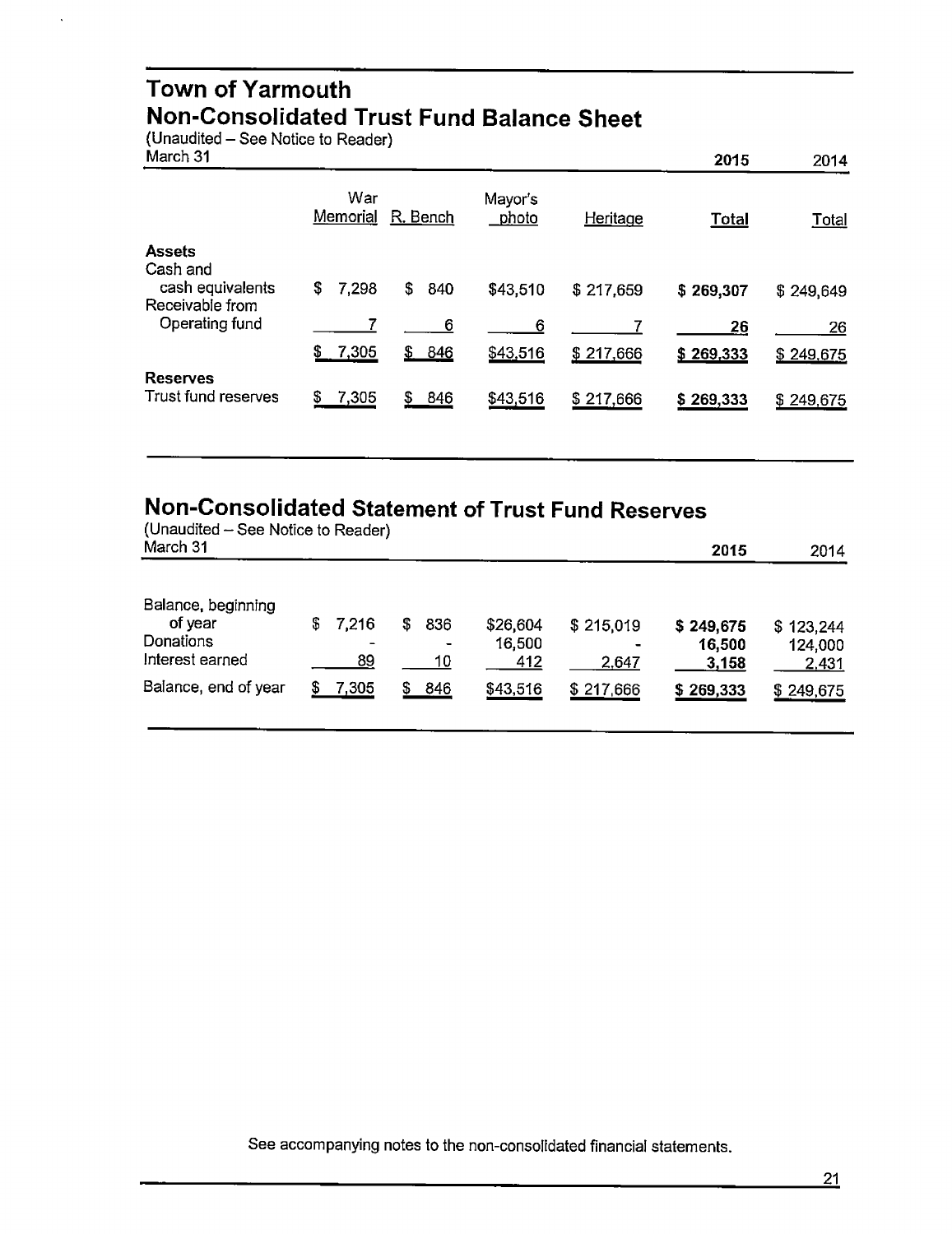#### **Town of Yarmouth Non-Consolidated Capital Reserve Fund Balance Sheet**

(Unaudited - See Notice to Reader)

| March 31                                                                      | 2015            | 2014            |
|-------------------------------------------------------------------------------|-----------------|-----------------|
| <b>Assets</b>                                                                 |                 |                 |
| Cash and cash equivalents                                                     | \$<br>734,795   | S.<br>722,355   |
| Receivable from Operating Fund<br>Receivable from Water Utility, Capital Fund | 1,086,269       | 1,066,269       |
| repayable in monthly principal payments of \$10,000                           |                 |                 |
| with interest at 5.2%                                                         | 440,000         | 560,000         |
|                                                                               | 2,261,064<br>S. | 2,348,624<br>S. |
|                                                                               |                 |                 |
| Liabilities                                                                   |                 |                 |
| Deferred revenue $-$ gas tax                                                  | 1,189,468<br>S. | \$1,171,053     |
| <b>Equity</b>                                                                 |                 |                 |
| Reserve                                                                       | 1,071,596       | 1,177,571       |
|                                                                               | 2,261,064<br>s  | £.<br>2,348,624 |
|                                                                               |                 |                 |

#### **Non-Consolidated Statement of Capital Reserve Fund**

(Unaudited - See Notice to Reader)

| March 31                                                                                                |   |                     |             | 2015        | 2014                     |
|---------------------------------------------------------------------------------------------------------|---|---------------------|-------------|-------------|--------------------------|
|                                                                                                         |   | Landfill<br>closure | Other       | Total       | <u>Total</u>             |
| Balance, beginning of year                                                                              | S | 27,241              | \$1,150,330 | \$1,177,571 | \$2,212,693              |
| Deferral of gas tax rebate<br>Deferral of interest earned on gas tax<br>Gas tax rebate deferred revenue |   |                     | (19, 518)   | (19, 518)   | (1,003,748)<br>(18, 111) |
| recognized                                                                                              |   |                     | 1,103       | 1,103       |                          |
| <b>Transfer from Operating Fund</b>                                                                     |   |                     | 20,000      | 20,000      | 20,000                   |
| Transfer to Operating Fund                                                                              |   |                     | (116, 946)  | (116, 946)  | (43,495)                 |
| Interest on investments and savings                                                                     |   | 1.721               | 7,665       | 9,386       | 10,232                   |
| Balance, end of year                                                                                    |   | 28,962              | \$1,042,634 | \$1,071,596 | \$1,177,571              |

On Behalf of the Town Council

<sup>~</sup> *,·,-):\_*

Mayor  $\frac{1}{2}$   $\frac{1}{2}$   $\frac{1}{2}$  Administrator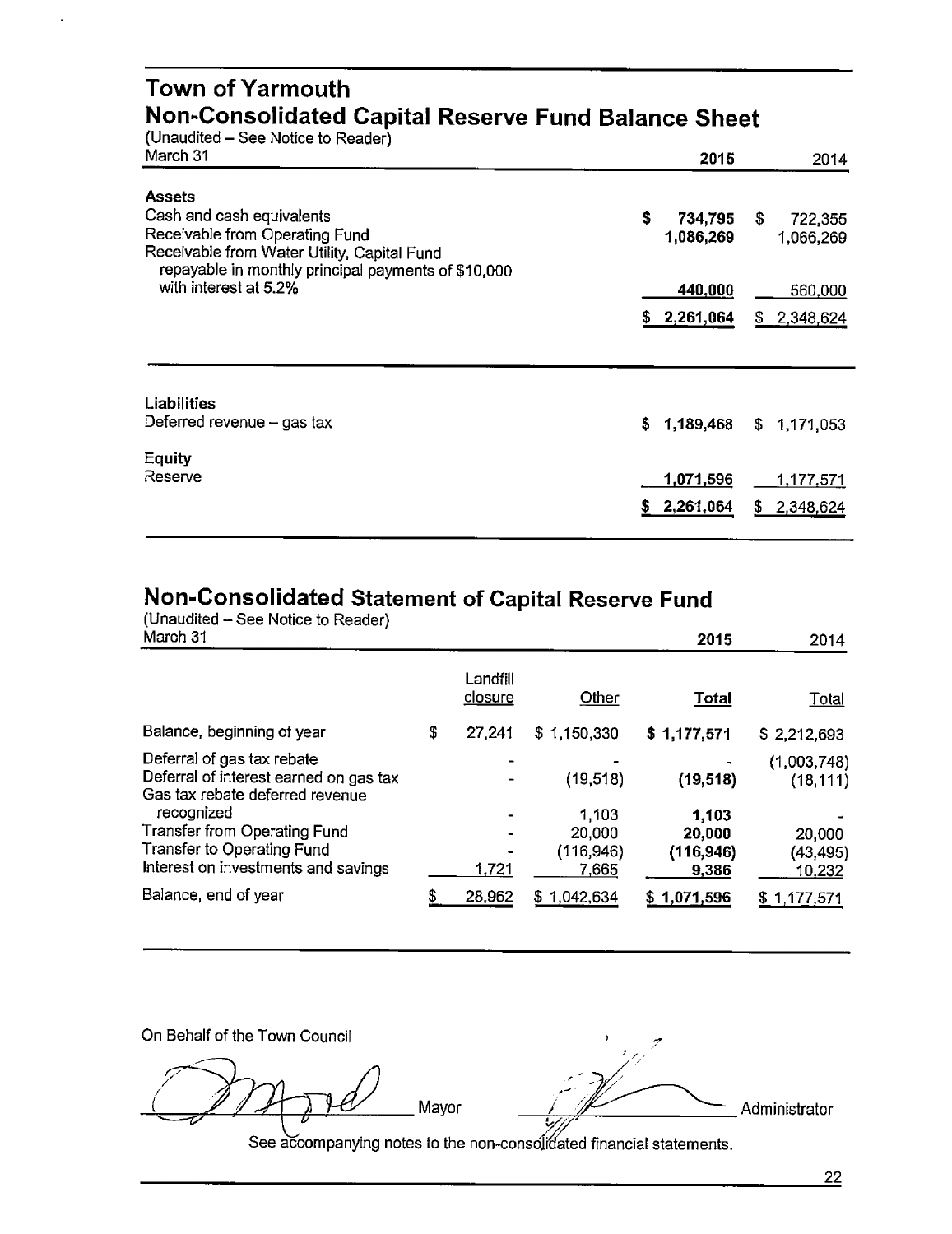#### **Town of Yarmouth Non-Consolidated Operating Reserve Fund Balance Sheet**

(Unaudited – See Notice to Reader)

| March 31                  | 2015        | 2014             |
|---------------------------|-------------|------------------|
| <b>Assets</b>             |             |                  |
| Cash and cash equivalents | \$1,063,322 | \$1,322,055      |
| Due from Operating Fund   | 1,153,719   | <u>1,153,719</u> |
|                           | \$2,217,041 | \$2,475,774      |
| <b>Equity</b>             |             |                  |
| Reserve                   | \$2,217,041 | \$2,475,774      |

#### **Non-Consolidated Statement of Operating Reserve Fund**

| (Unaudited - See Notice to Reader)<br>March 31                                        | 2015                               | 2014                  |
|---------------------------------------------------------------------------------------|------------------------------------|-----------------------|
|                                                                                       |                                    |                       |
| Balance, beginning of year<br>Transfer to Operating Fund<br>Interest and other income | \$2,475,774<br>(275,000)<br>16,267 | \$2,459,363<br>16,411 |
| Balance, end of year                                                                  | \$2,217,041                        | \$2,475,774           |

On Behalf of the Town Council

7100 Mayor - $\frac{1}{2}$  .  $\frac{1}{2}$  Mayor

/<br>Admini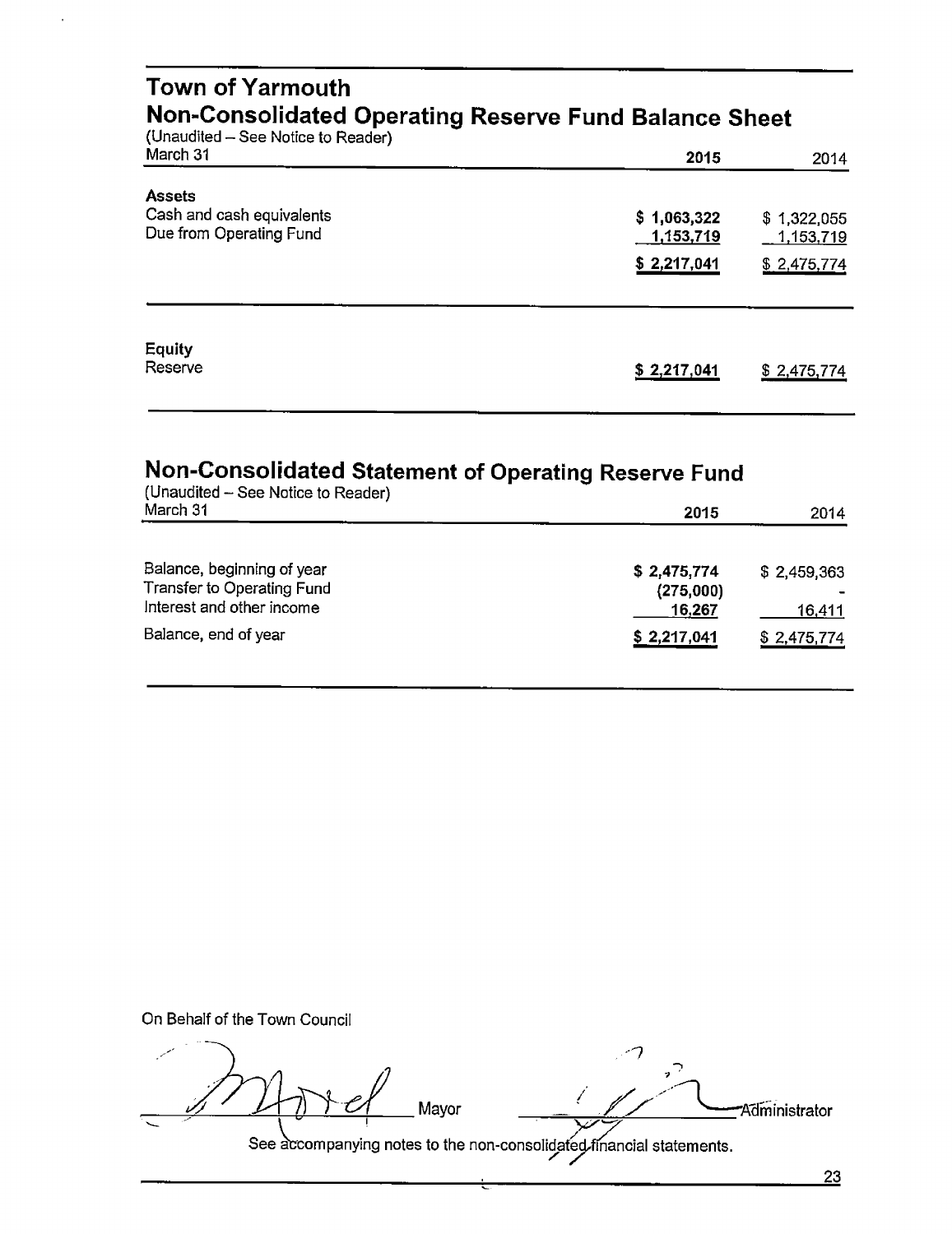#### **Town of Yarmouth Notes to Non-Consolidated Financial Statements**

(Unaudited – See Notice to Reader) Year Ended March31, 2015

 $\ddot{\phantom{a}}$ 

| 1.<br><b>Taxes receivable</b>                                                                                                                                                                                                |                                           |                          | 2015                                                   | 2014                                                      |
|------------------------------------------------------------------------------------------------------------------------------------------------------------------------------------------------------------------------------|-------------------------------------------|--------------------------|--------------------------------------------------------|-----------------------------------------------------------|
|                                                                                                                                                                                                                              | Current year                              | Prior year               | Total                                                  | <b>Total</b>                                              |
| Balance, beginning of year<br>Current year's levy<br>Interest on outstanding taxes                                                                                                                                           | \$<br>10,972,127<br>159,474<br>11,131,601 | \$1,177,788<br>1,177,788 | 1,177,788<br>S.<br>10,972,127<br>159,474<br>12,309,389 | \$1,246,561<br>11,107,260<br><u>164,516</u><br>12,518,337 |
| Deduct<br>Current year's collections<br>Reduced taxes                                                                                                                                                                        | 10,185,849<br>335,937<br>10,521,786       | 744,020<br>744,020       | 10,929,869<br>335,937<br>11,265,806                    | 11,204,508<br>316,041<br>11,340,549                       |
| Balance, before allowance                                                                                                                                                                                                    | 609,815                                   | 433,768                  | 1,043,583                                              | 1,177,788                                                 |
| Less valuation allowance                                                                                                                                                                                                     |                                           | 109,057                  | 109,057                                                | 109,057                                                   |
| Balance, end of year                                                                                                                                                                                                         | 609,815<br>S.                             | \$<br>324,711            | 934,526<br>s                                           | \$1,068,731                                               |
| Sewer rates receivable<br>2.                                                                                                                                                                                                 |                                           |                          | 2015                                                   | 2014                                                      |
| Sewer rates receivable, gross<br>Allowance<br>Balance, beginning of year<br>Accounts written off                                                                                                                             |                                           |                          | \$<br>214,149<br>8,913<br>922                          | \$<br>185,788<br>6,445<br>2,468                           |
| Balance, end of year                                                                                                                                                                                                         |                                           |                          | 9,835                                                  | 8,913                                                     |
| Sewer rates receivable, net                                                                                                                                                                                                  |                                           |                          | 204,314<br>S                                           | 176,875                                                   |
| 3.<br>Due from controlled and non-controlled agencies                                                                                                                                                                        |                                           |                          | 2015                                                   | 2014                                                      |
| Mariners Centre Management Authority<br>Yarmouth Area Industrial Commission<br>Yarmouth County Solid Waste Management Authority<br>Yarmouth International Airport Corporation<br>Yarmouth Waterfront Development Corporation |                                           |                          | \$<br>148,098<br>84,364<br>(72, 977)<br>9,294          | \$<br>55,742<br>28,263<br>(114,084)<br>2,327<br>27,890    |
|                                                                                                                                                                                                                              |                                           |                          | \$<br>168,779                                          | \$<br>138                                                 |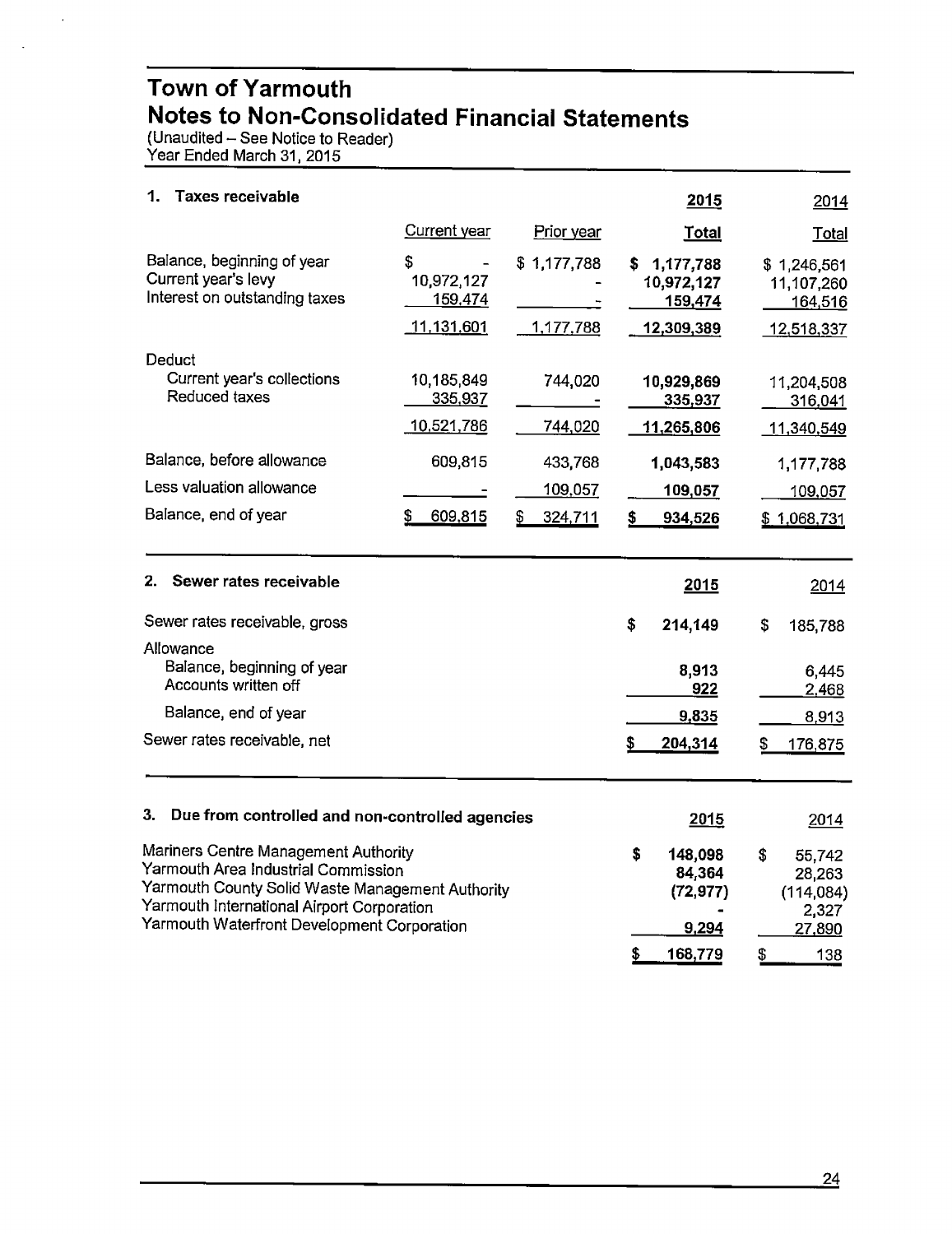#### **Town of Yarmouth Notes to Non-Consolidated Financial Statements**

(Unaudited - See Notice to Reader) Year Ended March 31, 2015

| Due to own funds<br>4.                                                                                                                            | 2015                                                                         | Restated<br>2014                                                             |
|---------------------------------------------------------------------------------------------------------------------------------------------------|------------------------------------------------------------------------------|------------------------------------------------------------------------------|
| Capital Fund<br>Capital Reserve Fund<br><b>Operating Reserve Fund</b><br>Trust Fund<br>Water Utility Operating Fund<br>Water Utility Capital Fund | \$<br>673,546<br>1,086,269<br>1,153,719<br>26<br>273,037<br>6<br>\$3,186,603 | \$2,206,337<br>1,066,269<br>1,153,719<br>26<br>(23, 852)<br>b<br>\$4,402,505 |
| <b>Accumulated surplus</b><br>5.                                                                                                                  | 2015                                                                         | Restated<br>2014                                                             |
| Balance, beginning of the year before restatement<br>Restatement (Note 7)                                                                         | \$<br>731,560                                                                | \$7,286,292<br>(7, 173, 547)                                                 |
| Balance, beginning of year                                                                                                                        | 731,560                                                                      | 112,745                                                                      |
| Annual (deficit) surplus                                                                                                                          | (295,438)                                                                    | 618,815                                                                      |
| Balance, end of year                                                                                                                              | 436,122                                                                      | 731,560                                                                      |

#### **6. Long-term debt**

Principal repayments required in the next five years are as follows:

|                              | General<br>capital                               | Water<br><b>Utility</b>                         | <u>Total</u>                                     |  |
|------------------------------|--------------------------------------------------|-------------------------------------------------|--------------------------------------------------|--|
| 2016<br>2017<br>2018<br>2019 | \$400,000<br>\$400,000<br>\$400,000<br>\$400,000 | \$120,000<br>\$120,000<br>\$120,000<br>\$80,000 | \$520,000<br>\$520,000<br>\$520,000<br>\$480,000 |  |
| 2020                         | \$300,000                                        | S<br>-                                          | \$300,000                                        |  |

#### **7. Restatement**

During the year, the Town of Yarmouth changed internal accounting policies, at the direction of Service Nova Scotia and Municipal Relations. They ceased recording amortization expense in the Operating Fund and as a transfer from the Capital Fund through the Operating Fund's accumulated surplus. To provide consistency in comparative figures, the Town has restated the April 1, 2013 Operating Fund accumulated surplus balance by \$7, 173,547, which is the cumulative effect of prior years' amortization expense transferred from the Capital Fund, through the Operating Fund's accumulated surplus. The \$1,812,532 transfer of amortization expense from the Capital Fund, through the Operating Fund's accumulated surplus as at March 31, 2014 has also been eliminated, resulting in a total adjustment to the Operating Fund's accumulated surplus of \$8,986,079 as of March 31, 2014. The adjustment has resulted in an \$8,986,079 reduction of an amount owing from the Capital Fund to the Operating Fund, and an increase of Investment in Capital Assets in the Capital Fund by the same amount.